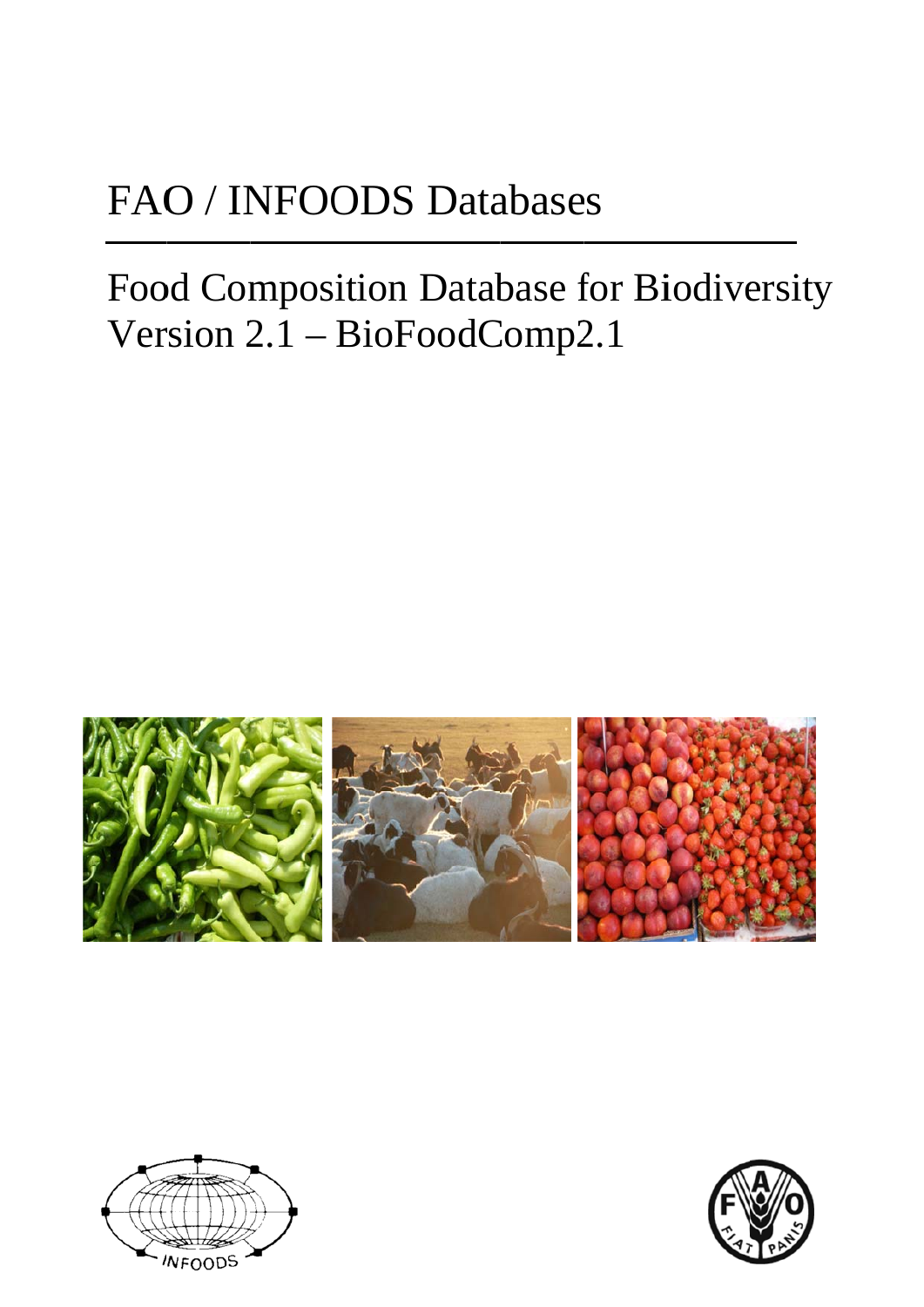Cover design: Kristy Ebanks in collaboration with Doris Rittenschober, Barbara Stadlmayr, U. Ruth Charrondiere, Diedelinde Persijn, and Verena Nowak. Photos: U. Ruth Charrondiere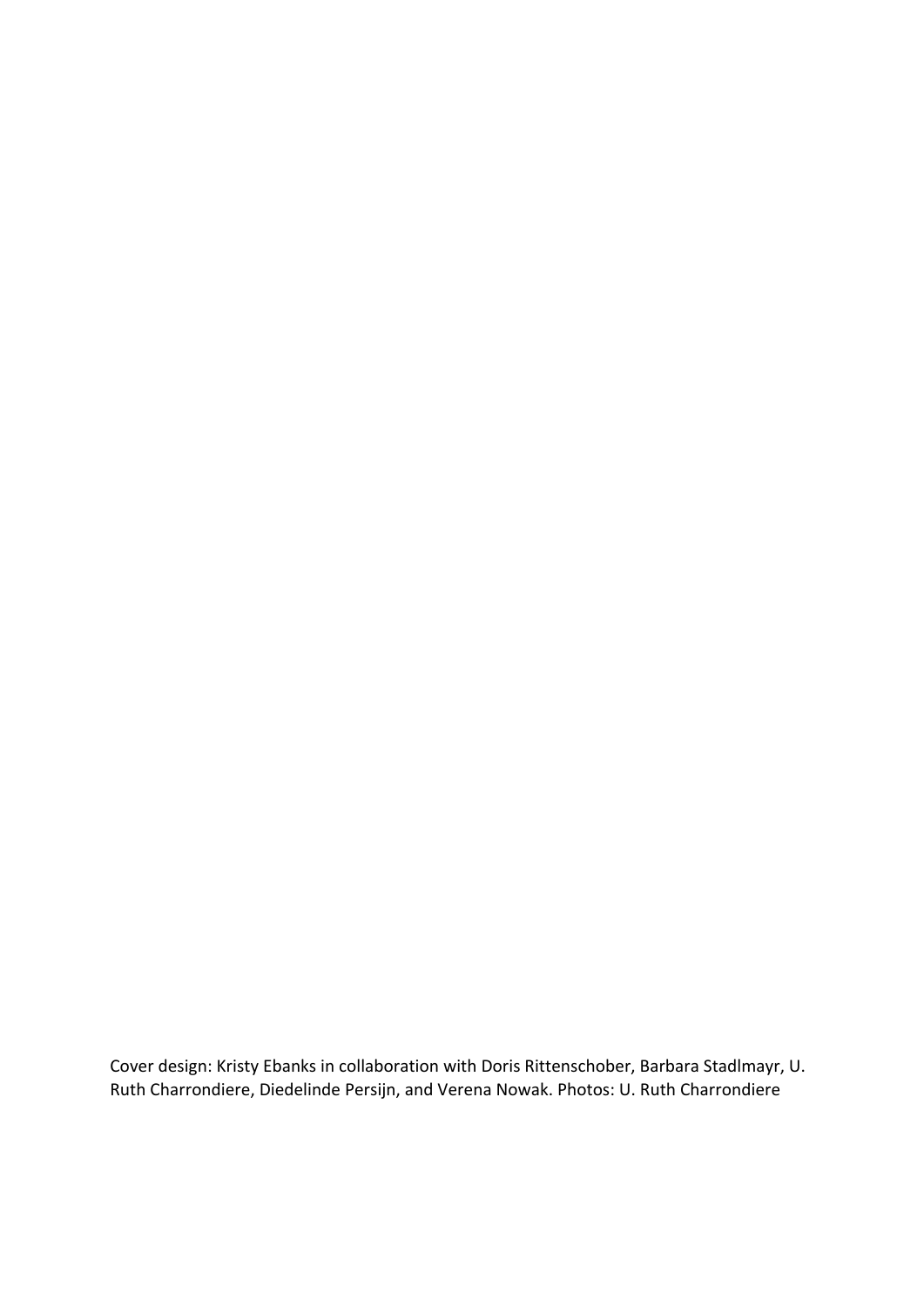The designations employed and the presentation of material in this information product do not imply the expression of any opinion whatsoever on the part of the Food and Agriculture Organization of the United Nations (FAO) concerning the legal or development status of any country, territory, city or area or of its authorities, or concerning the delimitation of its frontiers or boundaries. The mention of specific companies or products of manufacturers, whether or not these have been patented, does not imply that these have been endorsed or recommended by FAO in preference to others of a similar nature that are not mentioned.

The views expressed in this information product are those of the author(s) and do not necessarily reflect the views or policies of FAO.

E‐ISBN 978‐92‐5‐108111‐2 (PDF)

© FAO 2013

FAO encourages the use, reproduction and dissemination of material in this information product. Except where otherwise indicated, material may be copied, downloaded and printed for private study, research and teaching purposes, or for use in non‐commercial products or services, provided that appropriate acknowledgement of FAO as the source and copyright holder is given and that FAO's endorsement of user's vies, products or services is not implied in any way.

All requests for translation and adaption rights, and for resale and other commercial use right should be made via www.fao.org/contact-us/licence-request or addressed to copyright@fao.org.

FAO information products are available on the FAO website (www.fao.org/publications) and can be purchased through publications‐sales@fao.org.

All rights reserved. FAO encourages reproduction and dissemination of material in this information product. Non‐commercial uses will be authorized free of charge, upon request. Reproduction for resale or other commercial purposes, including educational purposes, may incur fees. Applications for permission to reproduce or disseminate FAO copyright materials, and all queries concerning rights and licences, should be addressed by e‐mail to copyright@fao.org or to the Chief, Publishing Policy and Support Branch, Office of Knowledge Exchange, Research and Extension, FAO, Viale delle Terme di Caracalla, 00153 Rome, Italy.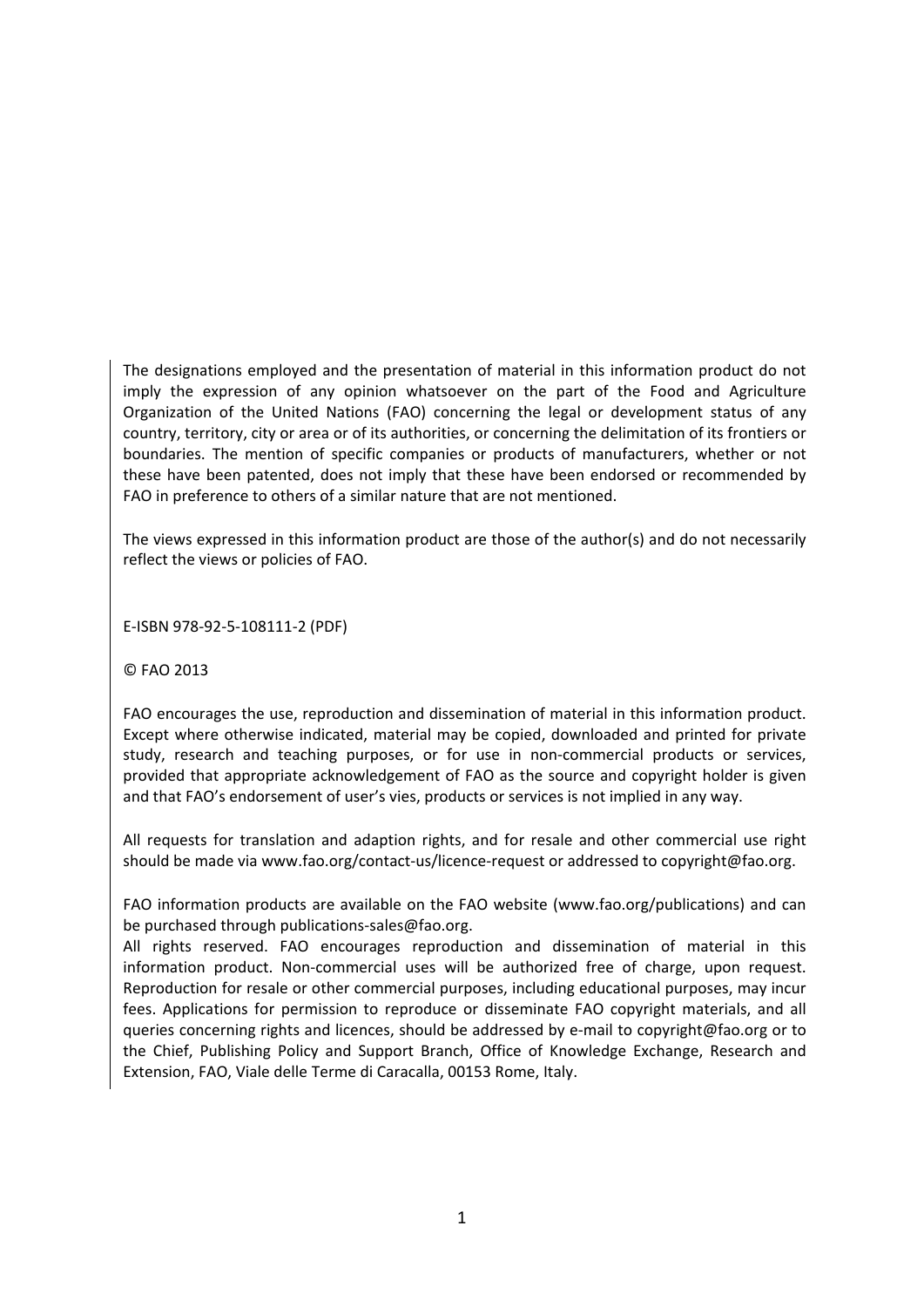# FAO/INFOODS Food Composition Database for Biodiversity Version 2.1 ‐ BioFoodComp2.1

**Authors:** U. Ruth Charrondiere, Barbara Stadlmayr, Doris Rittenschober, Verena Nowak, Emma Nilsson, Barbara Burlingame

**With contribution of** Beatrice Mouille, Diedelinde Persijn, Kristy Ebanks, Juan Du, Sandra Eisenwagen, Elinor Medhammar, Temesgen Olango, Ólafur Reykdal, Kimberly Barnes, Trisha Collins, Sandra Dion, Heidi Reynolds, Samantha Riess, Andrew Stanzyk, Anna Wolfe**,** Steven Lonergan, Victor N. Enujiugha, Romaric G. Bayili, Etel G. Fagbohoun, Eliana B. Giuntini, Hei Mei, Yuexin Yang.

**Please cite as:**

FAO/INFOODS (2013). FAO/INFOODS Food Composition Database for Biodiversity Version 2.1 – BioFoodComp2.1. FAO, Rome.

#### **FOOD AND AGRICULTURE ORGANIZATION OF THE UNITED NATIONS** Rome, 2013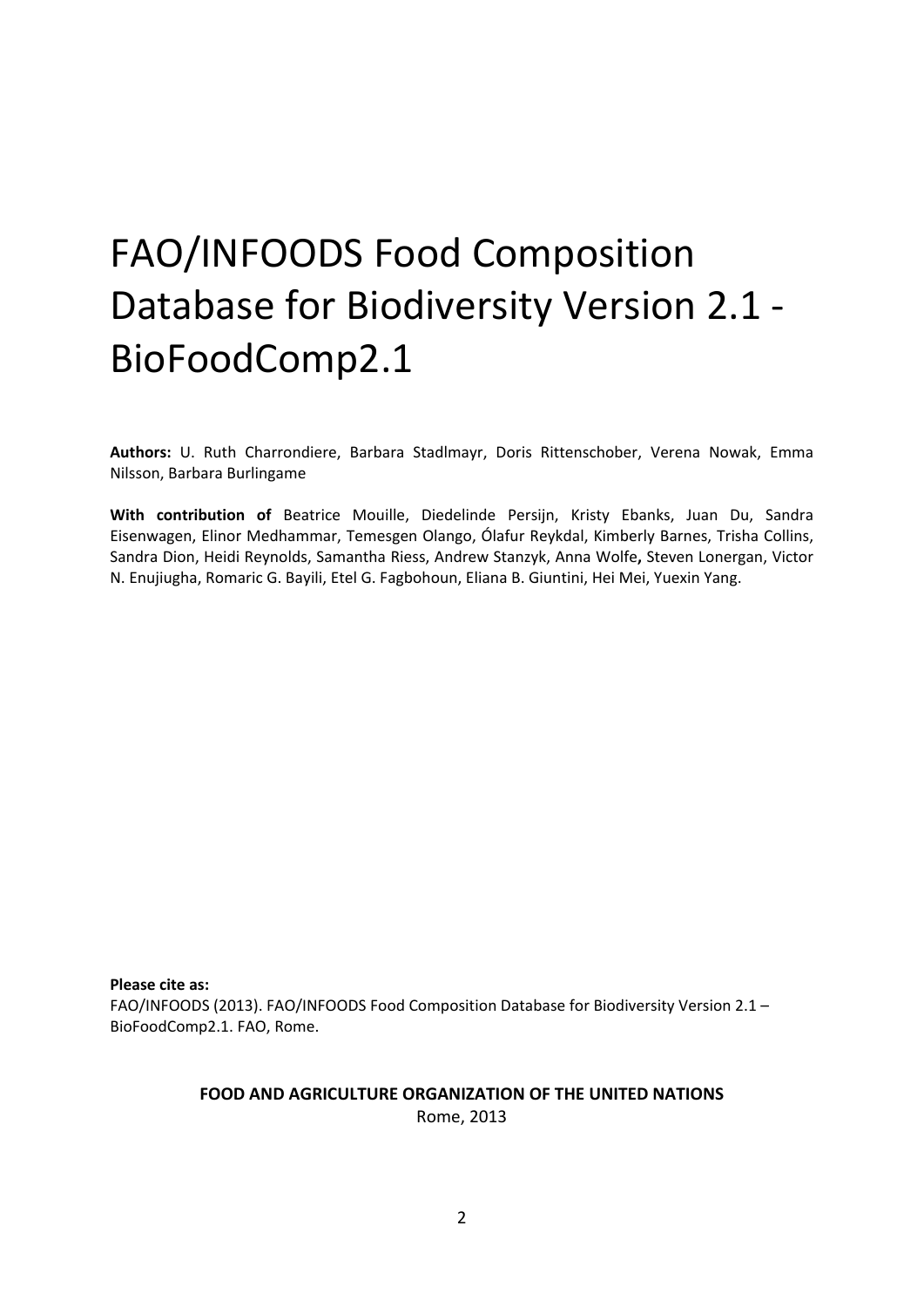## **Acknowledgements**

The authors would like to thank He Mei for providing data on Chinese fruits that were incorporated in the current update. Furthermore we would like to thank Prof Hettie Schönfeldt for providing different data sources from Africa, which were compiled into BioFoodComp2.0.

This work would not have been possible without the financial support of the FAO Multidisciplinary Funds, FAO regular budget and the contribution of World Agroforestry Centre.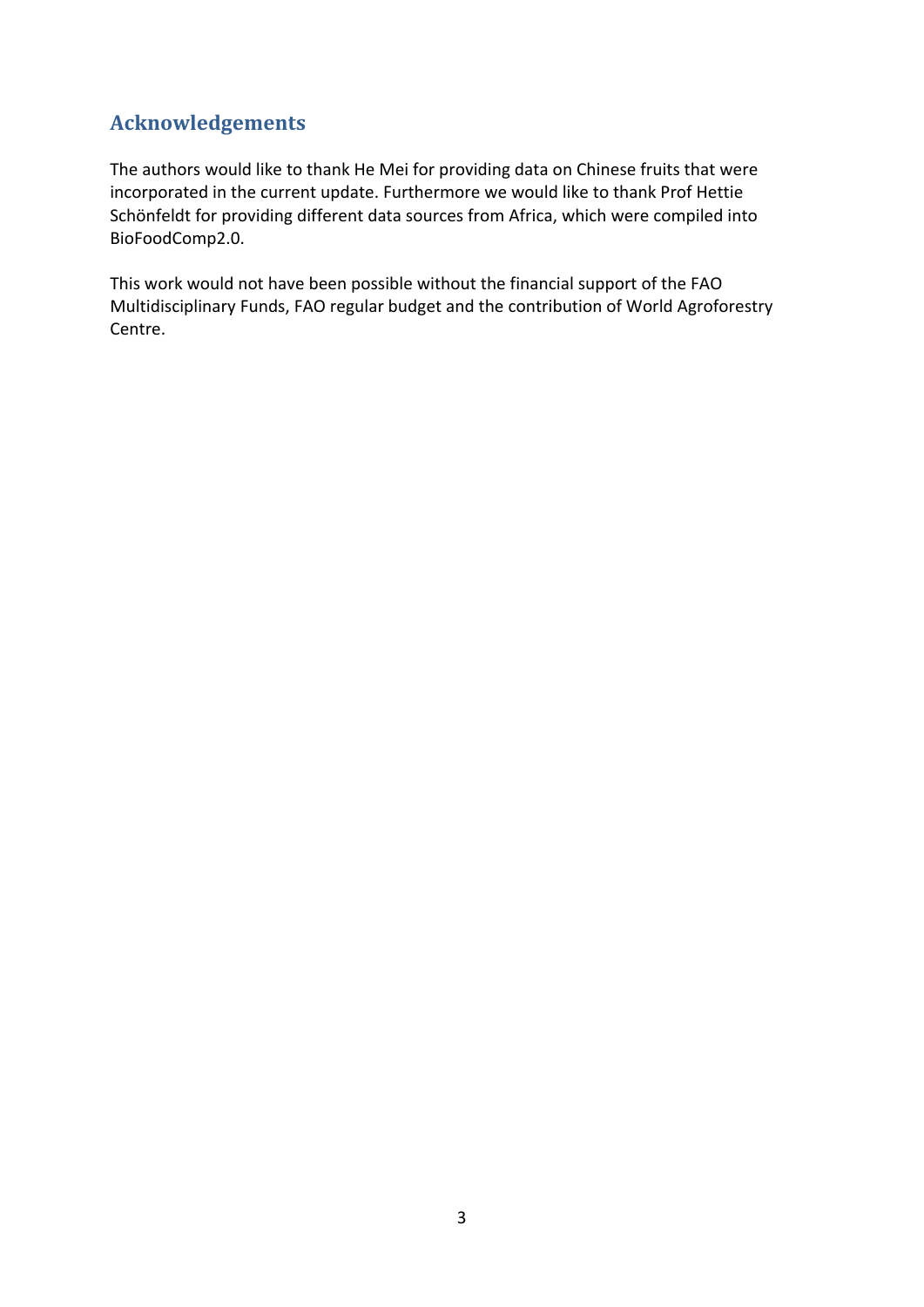## **Background**

Food biodiversity, defined as the diversity of plants, animals and other organisms used for food, covering the genetic resources within species, between species and provided by ecosystems (FAO, 2010), is receiving increasing attention internationally (Burlingame et al., 2009; Toledo & Burlingame, 2006, Stadlmayr et al., 2011). At the same time it is recognized that data on food composition and consumption are scarce or absent for counting for biodiversity, i.e. foods reported below species level (i.e. variety/cultivar/breed level) or for wild and underutilized foods. Furthermore, these foods are rarely included in food composition tables and databases.

To improve the evidence base of the importance of biodiversity to nutrition, Nutritional Indicators for Biodiversity – one on food composition (FAO, 2008) and one on food consumption (FAO, 2010) – were developed. The indicator on food composition simply counts the number of foods for which at least one value for a nutrient or bioactive component is available, and the food is described sufficiently to identify genus, species, subspecies and variety/cultivar/breed.

Additionally, as there was no collection of compositional data available on foods counting for biodiversity, FAO in collaboration with INFOODS has developed the FAO/INFOODS Food Composition Database for Biodiversity (BioFoodComp). The first version was published in 2010 including about 2401 foods, an update (version 1.1) in 2011 resulted in additional 176 food entries. Version 2.0 published in 2012 included already 6411 foods, and the current version 2.1 holds 6497 foods.

For additional information on BioFoodComp see the article Charrondiere et al., 2013.

## **Objectives**

The FAO/INFOODS Food Composition Database for Biodiversity was developed with the following objectives:

- 1. To publish a compendium of scrutinized analytical data (without any additional estimations, imputation or calculation of missing values) for foods counting for biodiversity: at least one compositional value must be reported at variety/cultivar/breed level for common foods or at species level (or with local name) for wild and underutilized foods;
- 2. To allow food composition database compilers to include nutritional values for wild and underutilized foods as well as for foods below species level based on the data available in this database;
- 3. To allow researchers in nutrition to estimate the contribution of biodiversity to nutrition;
- 4. To estimate nutrient intake estimations more correctly taking variation due to biodiversity into account (if corresponding food consumption data would be available);
- 5. To promote biodiversity and foods with a superior nutritional profile in nutrition education programmes and other policies; and
- 6. To allow researchers in agriculture to select those crops/breeds with a high‐quality nutritional profile for agricultural research and large‐scale production.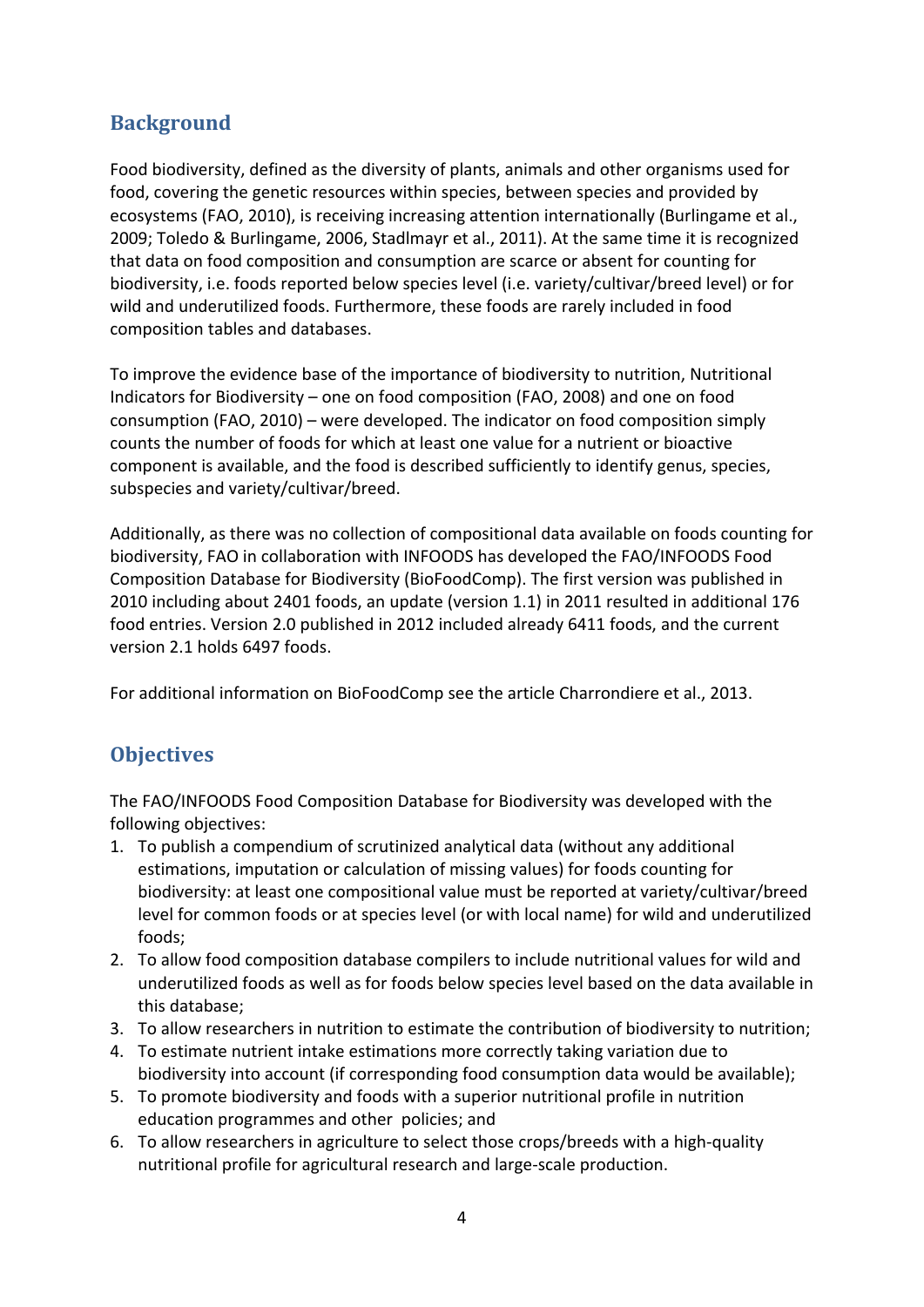## **The FAO/INFOODS Food Composition Database for Biodiversity 2.1 – BioFoodComp2.1**

The FAO/INFOODS Food Composition Database for Biodiversity (BioFoodComp) is the first global repository of solely analytical data on food biodiversity and represents the equivalent of an archival database, which means that no values have been calculated or estimated to complete the compositional profile for a food entry. The included data need to meet the criteria for biodiverse foods and a minimum of predefined quality criteria. . The entire database is available in an MS Excel format and can be downloaded free‐of‐charge from the INFOODS website (see http://www.fao.org/infoods/infoods/tables‐and‐ databases/faoinfoods‐databases/en/).

Since 2010, compositional data for 6492 foods and 466 components were collected and compiled into the BioFoodComp mainly by FAO interns, volunteers and consultants. The compositional data are exclusively analytical data from primary sources, e.g. as published in the scientific literature, reports or dissertations, or as received from the INFOODS network.

## **Foods, food groups and coding**

The database is an archival collection of available analytical data of sufficient quality. It holds data of different edible parts of the same plant/animal food; different maturity stages; raw and processed food (cooked, preserved), but no recipes (composite foods).

Foods included in the BioFoodComp need to be described at either variety/cultivar/breed level or on species level for wild and underutilized foods, in line with the inclusion criteria set in previous publications: The criteria were developed for the Nutritional Indicator for Biodiversity on Food Composition (FAO, 2008), further refined for the Indicator on Food Consumption (FAO, 2010), and are listed in a separate document (FAO, 2012). The criteria for inclusion and exclusion used for the indicators were adapted for the BioFoodComp and are given in Annex 1.

Foods, which are indicated as underutilized refer to the INFOODS List of underutilized species contributing to the Nutritional Indicators for Biodiversity Version 1.1 (FAO/INFOODS, 2012a), while wild foods were included according to the information given in the literature (e.g. captured in the wild).

All foods are categorized in 12 food groups (Table 1) and each food entry was assigned a unique food code. The food code is constructed following the same pattern throughout all food groups: the first two figures indicate the food group followed by five sequential figures representing the food number within the respective food group.

Up to now, data were compiled for all food groups except for herbs and spices. The most intensive collections of data were carried out for potatoes, underutilized roots and tubers,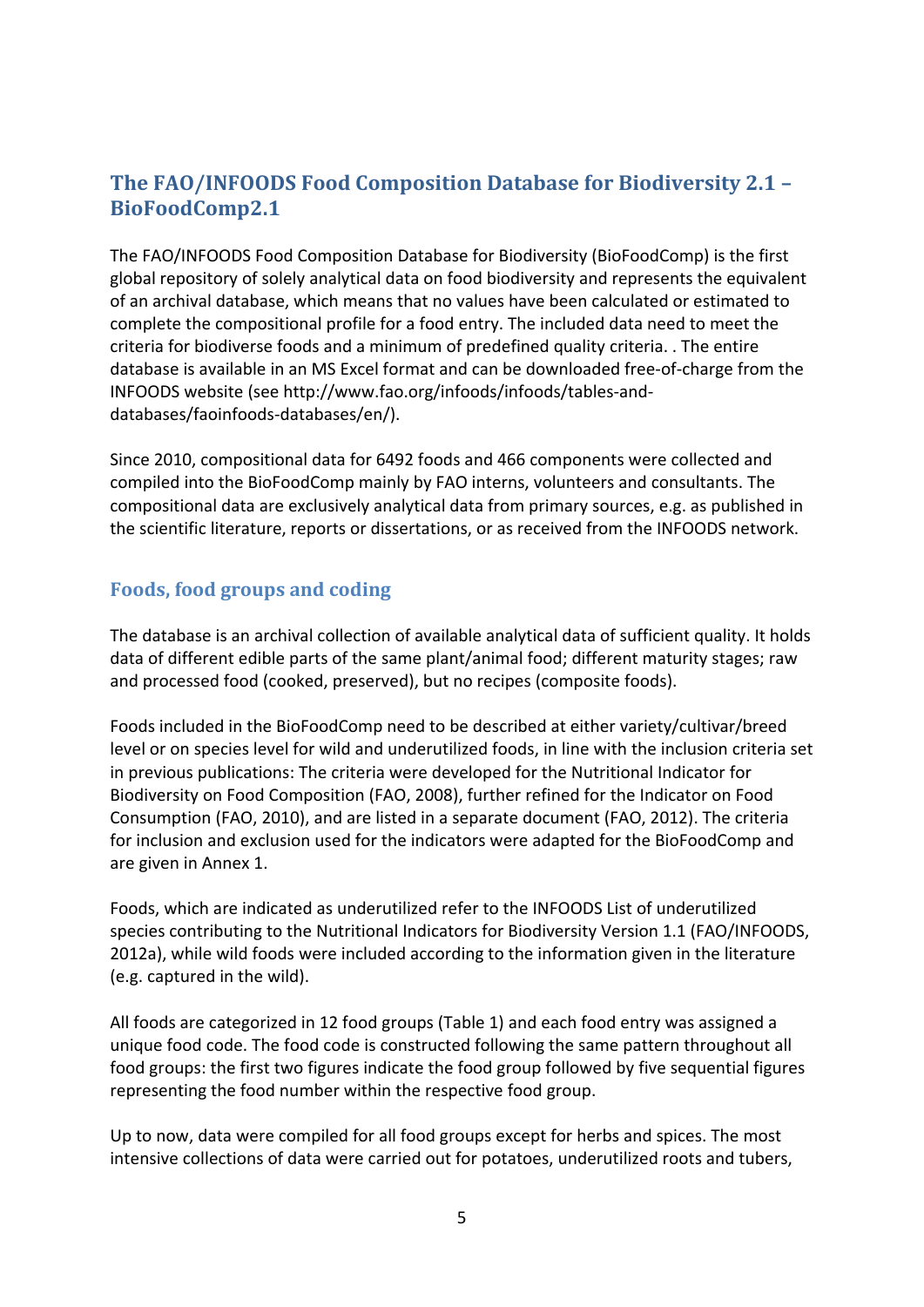selected African fruits, green leafy vegetables, quinoa, milk of underutilized species, meat (beef, bush meat), edible insects, and fish and shellfish (see Table 1).

| Code of food                        | Name of food groups and         | Version          | Version   | Version          | Version        |
|-------------------------------------|---------------------------------|------------------|-----------|------------------|----------------|
| group                               | subgroups                       | $1.0\,$          | 1.1       | 2.0              | 2.1            |
| 01                                  | <b>Cereals</b>                  | 28               | 28        | 90               | 103            |
| 02                                  | <b>Starchy roots and tubers</b> | 1537             | 1713      | 1870             | 1870           |
|                                     | Potatoes                        | 1512             | 1512      | 1671             | 1671           |
|                                     | Other                           | 25               | 201       | 199              | 199            |
| 03                                  | <b>Legumes</b>                  | 22               | 28        | 28               | 19             |
| 04                                  | <b>Nuts and seeds</b>           | 28               | 22        | 101              | 96             |
| 05                                  | <b>Vegetables</b>               | 30               | 38        | 354              | 368            |
| 06                                  | <b>Fruits</b>                   | 314              | 306       | 1635             | 1689           |
| 07                                  | <b>Meat and poultry</b>         | $\pmb{0}$        | 0         | 746              | 703            |
|                                     | Mammals                         | 0                | 0         | 217              | 217            |
|                                     | Poultry                         | 0                | 0         | $\boldsymbol{0}$ | 0              |
|                                     | Reptiles/Amphibians             | 0                | 0         | 15               | 15             |
|                                     | Insects                         | 0                | $\pmb{0}$ | 514              | 471            |
|                                     | Other                           | $\boldsymbol{0}$ | $\pmb{0}$ | $\pmb{0}$        | $\pmb{0}$      |
| 08                                  | <b>Eggs</b>                     | $\pmb{0}$        | 0         | 5                | 5              |
| 09                                  | <b>Fish and shellfish</b>       | $\pmb{0}$        | $\pmb{0}$ | 1304             | 1366           |
|                                     | Finfish                         | 0                | $\pmb{0}$ | 1069             | 1134           |
|                                     | Crustaceans                     | 0                | $\pmb{0}$ | 129              | 128            |
|                                     | Molluscs                        | 0                | 0         | 106              | 104            |
| ${\bf 10}$                          | <b>Milk</b>                     | 442              | 442       | 273              | 273            |
|                                     | Cow                             | $\pmb{0}$        | 8         | $\overline{2}$   | $\overline{2}$ |
|                                     | Sheep                           | 0                | 9         | 8                | 8              |
|                                     | Goat                            | 0                | 159       | 110              | 110            |
|                                     | Mare                            | 0                | 59        | 37               | 37             |
|                                     | Camel                           | 0                | 39        | 14               | 14             |
|                                     | Yak                             | 0                | 56        | 21               | 21             |
|                                     | <b>Buffalo</b>                  | 0                | 77        | 65               | 65             |
|                                     | Donkey                          | $\boldsymbol{0}$ | 10        | 7                | 7              |
|                                     | Moose                           | 0                | 8         | $\mathbf{1}$     | $\mathbf 1$    |
|                                     | Reindeer                        | 0                | 11        | $\overline{2}$   | $\overline{2}$ |
|                                     | Mithun                          | 0                | 6         | 6                | 6              |
|                                     | Other                           | $\pmb{0}$        | 0         | 0                | 0              |
| 11                                  | <b>Herbs and spices</b>         | $\pmb{0}$        | $\pmb{0}$ | $\pmb{0}$        | 0              |
| 12                                  | <b>Miscellaneous</b>            | $\pmb{0}$        | $\pmb{0}$ | 5                | 5              |
| <b>Total number of food entries</b> |                                 | 2401             | 2577      | 6411             | 6497           |

**Table 1 Food groups/subgroups and number of food entries in the different versions of the BioFoodComp**

In some cases, the assignment of foods to one specific food group was difficult (e.g. peanuts are botanically legumes but are considered nuts regarding the nutrient profile). This should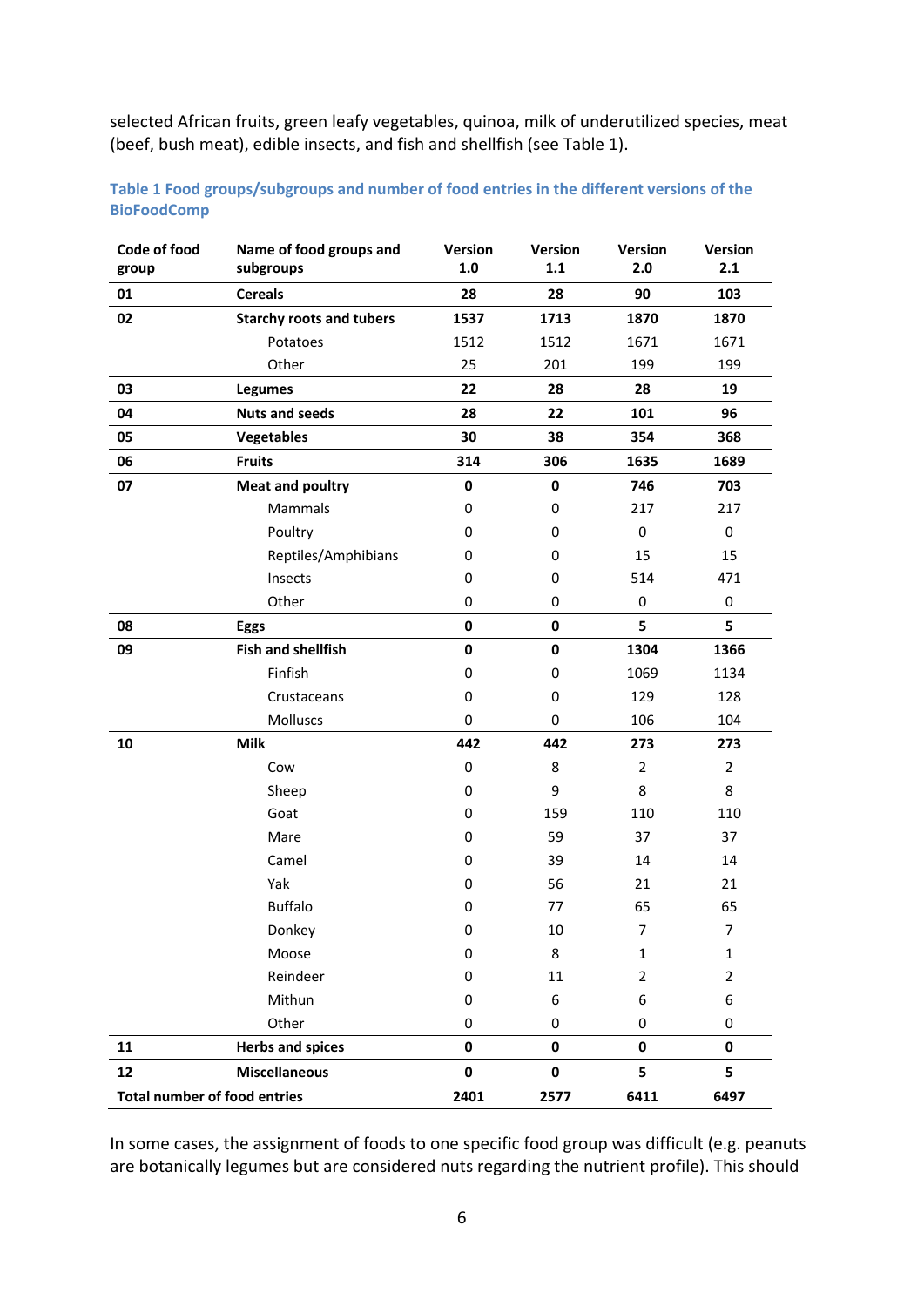be taken into consideration when searching for a food where the assignment to a single food group might not be unequivocal.

It is recognized that the identification of scientific names at subspecies level and below, and even at species level (especially for wild and underutilized foods) is often challenging. Particularly, a further separation, whether the food identified below subspecies level belongs to a cultivar or a variety, is often ambiguous. The assignment depended exclusively on the information given in the literature and may, therefore, result in contradictory indications in the database (e.g. Malus domesticus, 'Granny Smith' may be classified as cultivar as well as a variety depending on the original source).

## **Definition and expression of components**

All values, including liquids, are presented per 100 g edible portion on a fresh weight basis (EP). All compositional data were standardized to this expression according to the FAO/INFOODS Guidelines on Conversion among Different Units, Denominators and Expressions (FAO/INFOODS, 2012b). Data which could not be transformed to this expression were excluded (e.g. data are published as per 100 g dry matter and no value for the water content is available to calculate the values as per 100 g EP).

INFOODS component identifiers, also called tagnames (Klensin et al., 1989; INFOODS, 2012) were used to describe the 451 food components. A list of the 451 components is found in Annex 2. It contains the INFOODS tagnames, the component names, units, and a list of food groups in which they are present. Comments on the individual components are given in the worksheet 'Components' in the Excel file of BioFoodComp2.1.

Within a food group only those components are listed for which values were available, resulting in diverse sets of components depending on the food group (e.g. wide range of fatty acids for milk and fish/shellfish and phyto-chemicals for starchy roots and tubers, fruits and vegetables).

In general, the average values of food components given in the original documents were included in the database, while in some occasions the standard deviations (SD) were included as well. In a few cases, values were entered as a range, where no arithmetic means were indicated in the original source.

Decimal places and significant digits were not adjusted to commonly used guidelines (e.g. Greenfield and Southgate, 2003) as the archival database should reflect the original source and truncation is normally done at the level of a user database.

No data were estimated or calculated (except for changing units). Calculated values were included as long as they were given in the original source, e.g. values for 'carbohydrates calculated per difference', but not calculated by the compiler.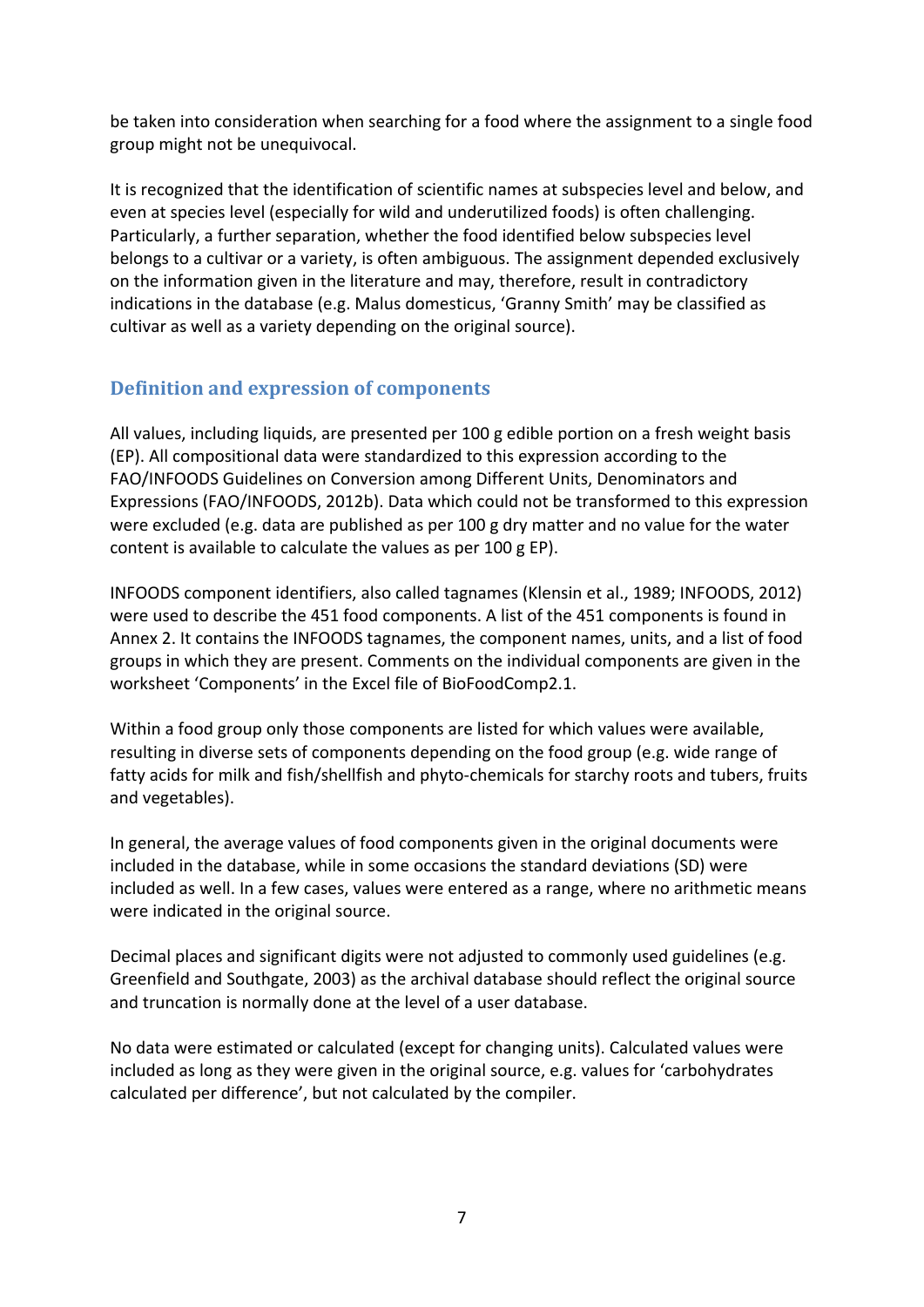## **Arrangement of the Excel database and worksheets**

For easy standardization of the data, the FAO/INFOODS Compilation Tool (Charrondière & Burlingame, 2011; FAO/INFOODS, 2012c) was used which is a simple food composition database management system in MS Excel. The tool was adapted for this purpose by adding new fields to the overall structure in order to capture additional information (Table 2). The database contains different worksheets with specific information:

- The 'Copyright' worksheet contains information concerning copyright.
- The 'Codes' worksheet contains information concerning codes and abbreviations used in the document
- The 'Subgroup' worksheet contains information concerning the food classification.
- A total of 13 spreadsheets are used to present data for each food group individually (e.g. '01Cereals' worksheet); only the food group '09Fish & Shellfish' is split in two separate sheets (one sheet includes all data on fatty acids and the other the remaining data).
- The sheet 'Bibliography' presents the entire reference list with the corresponding ID
- The sheet 'Component list' gives an overview of all components used in the database, listing tagnames, units and comments, and indicating the food group for which the data was entered.

The following variables can be found in most food groups and information is provided as completely as possible, i.e. as given in the data source.

| Column title                | Description                                                                 |  |  |
|-----------------------------|-----------------------------------------------------------------------------|--|--|
| 'Food item ID'              | Indicates a unique identification code for each food entry (see section     |  |  |
|                             | Foods, food groups and coding).                                             |  |  |
| 'Code'                      | The old coding system used in version 1.0 and 1.1 allows tracing back to    |  |  |
|                             | former versions.                                                            |  |  |
| 'Subgroup'                  | Indicates, when a food group was divided into subgroups (see section        |  |  |
|                             | Foods, food groups and coding).                                             |  |  |
|                             | All subgroups are combined in one single spreadsheet and not, as in         |  |  |
|                             | former versions, separated (e.g. 'starch roots and tubers' and 'potatoes'   |  |  |
|                             | in version 1.1).                                                            |  |  |
| 'Country, region'           | Indicates of the sampling place (country/region).                           |  |  |
| 'Type'                      | Indicates whether the food is wild (W), underutilized (U), or belongs to a  |  |  |
|                             | cultivar (C), variety (V), genotype or ecotype.                             |  |  |
| 'Food name in own language' | Gives the food name in own/local language, if available.                    |  |  |
| 'Food name in English'      | Gives the food name in English along with a food description.               |  |  |
| 'Processing'                | Minuscule letters indicate the state of the food.                           |  |  |
|                             | $r = raw$                                                                   |  |  |
|                             | p=processed (e.g. cooked, grilled, fermented)                               |  |  |
|                             | d=dried                                                                     |  |  |
|                             | This variable will not replace the indication of the processing in the food |  |  |
|                             | description/food name.                                                      |  |  |
|                             | Some examples for special cases:                                            |  |  |
|                             | legumes: d                                                                  |  |  |
|                             | powder: d                                                                   |  |  |
|                             | dried and processed: p                                                      |  |  |
|                             | smoked and dried: p                                                         |  |  |
|                             | fresh and frozen: r                                                         |  |  |

#### **Table 2 Variables capturing general information of a food entry in BioFoodComp**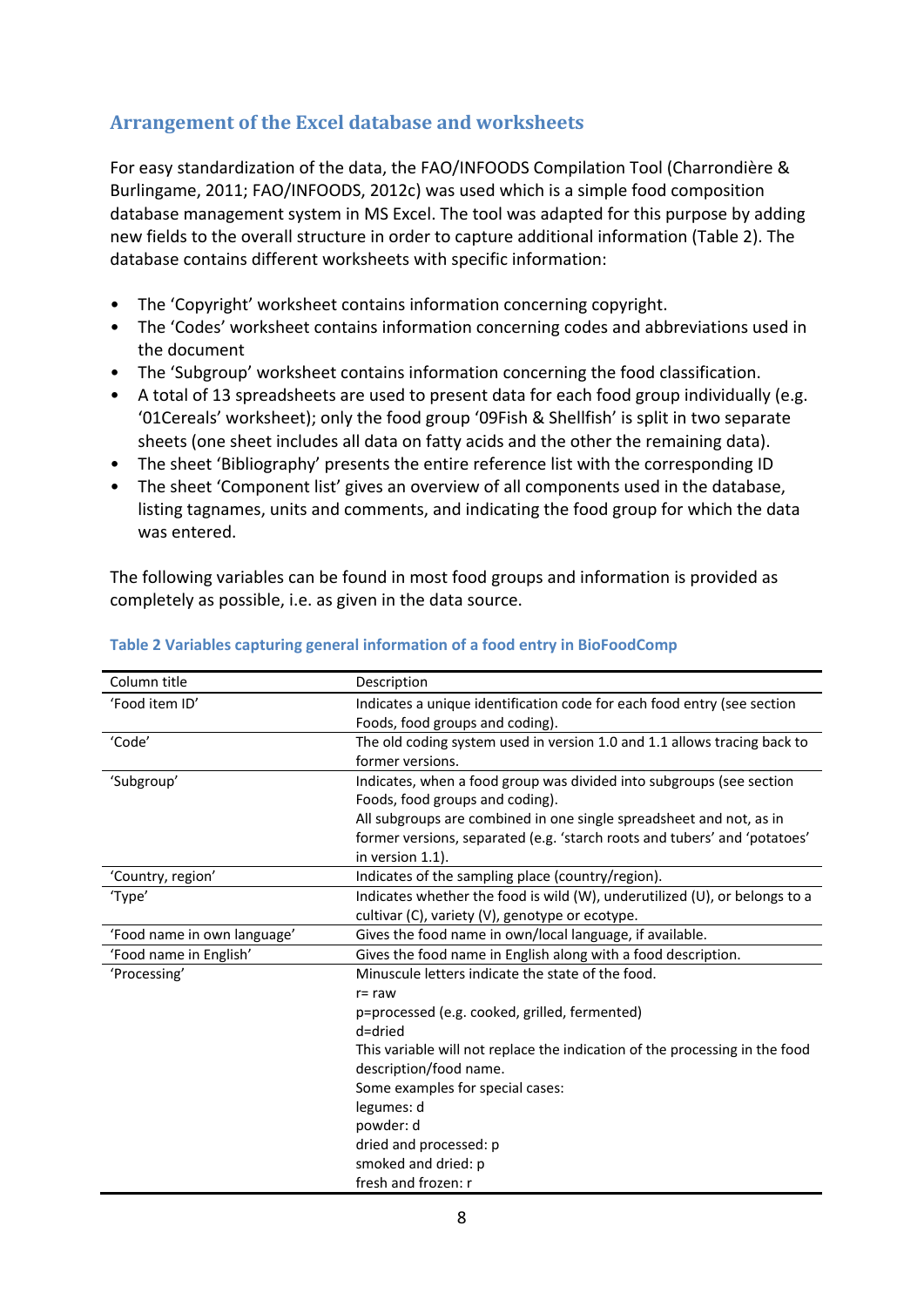| Column title                 | Description                                                                |
|------------------------------|----------------------------------------------------------------------------|
|                              | dried and raw: d                                                           |
| 'Species/Subspecies'         | Gives the scientific name as stated in the original source.                |
| 'Cultivar/Variety/Breed/     | Gives the cultivar/variety/breed/accession name according to the           |
| Accession name'              | original source.                                                           |
| 'Season'                     | Indicates the sampling season.                                             |
|                              | Months are abbreviated with the 3 first letters in English language        |
|                              | followed by the year (e.g. Mar 2012). If the season is reported as         |
|                              | "raining season" or other, it is reported as stated in the paper.          |
| 'Other'                      | Gives additional information on factors that can influence the nutrient    |
|                              | composition (e.g. slaughter weight, size, sex, feeding practices, maturity |
|                              | stage, soil conditions, storage time, cooking and preserving methods).     |
| n'                           | Gives the number of independent analytical samples (often composite        |
|                              | samples) and should not be confused with the number of replicates.         |
| 'Comments on data            | Gives information on value conversion (e.g. conversion from dry matter     |
| processing/methods'          | to fresh weight, conversion of denominator to per 100 g EP),               |
|                              | information on analytical methods and/or assumptions made on data          |
|                              | expression or any other information on the data that is not captured in    |
|                              | another field.                                                             |
| 'Publication year'           | Publication year of source                                                 |
| 'BiblioID'                   | Indicates the reference as ID to link the table with bibliography.         |
|                              | From version 2.0 onwards the ID starts with one (or more) lower case       |
|                              | letter(s), followed by a number (e.g. fr1, fr2, , fr169,; i1, i2, i3, ;).  |
| 'Compiler ID'                | Gives the identification of the compiler (two or three capital letters of  |
|                              | initials).                                                                 |
|                              | Compilers, who revise and change data of a food entry, add their           |
|                              | acronym to the former ID (separated by a comma).                           |
| 'Latest revision in version' | Indicates, when the last revision at the food level was carried out.       |

#### In food group fish and shellfish (09) only:

By using the ASFIS List of Species for Fishery Statistics Purposes

(http://www.fao.org/fishery/collection/asfis/en), the scientific name of all fish and shellfish of the different sources were identified. Two codes are assigned for each aquatic animal: Commercial species are grouped by the ISSCAAP code (a two figure number) according to their taxonomy, ecology and economy while the 3‐alpha code (a 3‐letter code) is unique for each fish and shellfish on species level. The same ASFIS codes for different food entries indicate that fish or shellfish are identical at their taxonomic level.

| 'ISSCAAP code'            | Gives ASFIS classification code (two figure code);<br>The ISSCAAP codes for the five main groups presented are given in<br>parenthesis: Freshwater fishes (11-13), diadromous fishes (21-25),<br>marine fishes (31-38), crustaceans (41-47), molluscs (51-58). |  |  |
|---------------------------|----------------------------------------------------------------------------------------------------------------------------------------------------------------------------------------------------------------------------------------------------------------|--|--|
| '3 alpha code'            | Gives ASFIS identification code (three capital letter code).                                                                                                                                                                                                   |  |  |
| 'Scientific name (ASFIS)' | Gives the scientific name according to the ASFIS list on genus/species<br>level.                                                                                                                                                                               |  |  |
| 'English name (ASFIS)'    | Gives the scientific name according to the ASFIS list.                                                                                                                                                                                                         |  |  |

## **Documentation and quality of data**

Each food entry is listed together with the full bibliographic reference, the food name in English, the scientific name including cultivar/variety/breed or accession name, the compiler ID and, if available, also with the name in own language, country, region, season, other specification, sample size, and any additional comment if relevant. The description of the food is as complete as provided by the original source.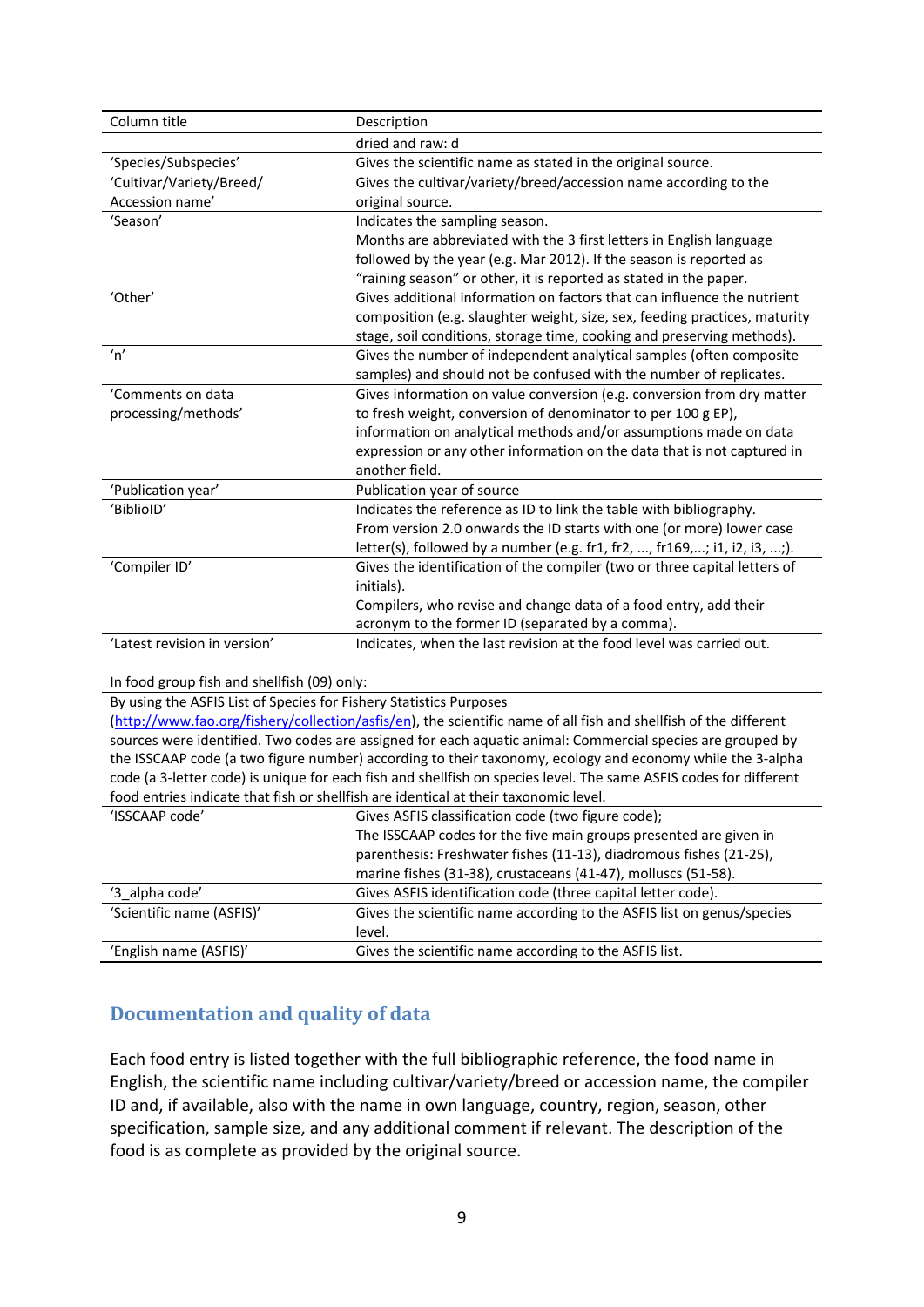Data were evaluated for data quality according to relevant sections of the FAO/INFOODS Guidelines on Checking Food Composition Data prior to the Publication of a User Database/Table (FAO/INFOODS, 2012d). The following checks at the component level were applied on the entire dataset, i.e. already existing data of version 1.1 were re‐checked as well:

- the sum of proximates (= water + protein + fat + available carbohydrate + dietary fibre + alcohol + ash) is within the acceptable range of  $95 - 105$  g;
- the sum of individual constituents is in accordance with the corresponding component (e.g. the sum of minerals and ash content, the sum of individual amino acids and protein content, the sum of individual fatty acids and lipid content);
- systematic checks, in order to detect errors, e.g. typing/unit errors or unreasonable high or low values of a component.

Conspicuous data (e.g. the sum of minerals exceeds the value for ash, extremely low or high values), were marked in the database by using brackets, if no reasonable explanation could be found (e.g. analytical method, genetic variance). These data were not excluded from the database as it was aimed to reflect the broad range of available analytical values.

Any assumptions that have been made regarding data expression (e.g. based on dry matter or fresh weight) were comprehensibly documented in the field 'Comments on data processing/methods'.

Symbols and abbreviations used in the Table:

- tr trace
- [ ] for data of low quality or implausible data
- nd not detected

## **Changes in version 2.1 (as compared to version 2.0)**

The following tagnames were changed in order to be in alignment with the latest INFOODS tagname update: PROT was changed to PROTCNT, PROCNA to PROTCNA and PROCNP to PROTCNP.

New food components were added to at least one of the food groups: AAE8, AAS, CYSTE, GLY A SER, NFIBAD, F18D4CN3, GLYLIP, RETOL, RETOL13, CHOCAL, VITD-, TOCPHA(IU), THIA‐, PYRXNHCL.

A second quality check was done in particular for the food (sub)groups insects and cereals. Some food entries were deleted consequently (see Table 3) and several values were updated. In addition, several food entries were added from new sources (biblioids fi139, fi140, fi155, fi199, fr55, jc1, jc2, jc3, jc4, jc5, jc6, jc7, jc8, jc9, and ve60) or from already partly compiled sources (biblioids i13, i20, i21, i29, i33, i41, i56, i32, i57, jq5 and jq7). Table 3 gives a summary on Food Item IDs deleted and added per food group.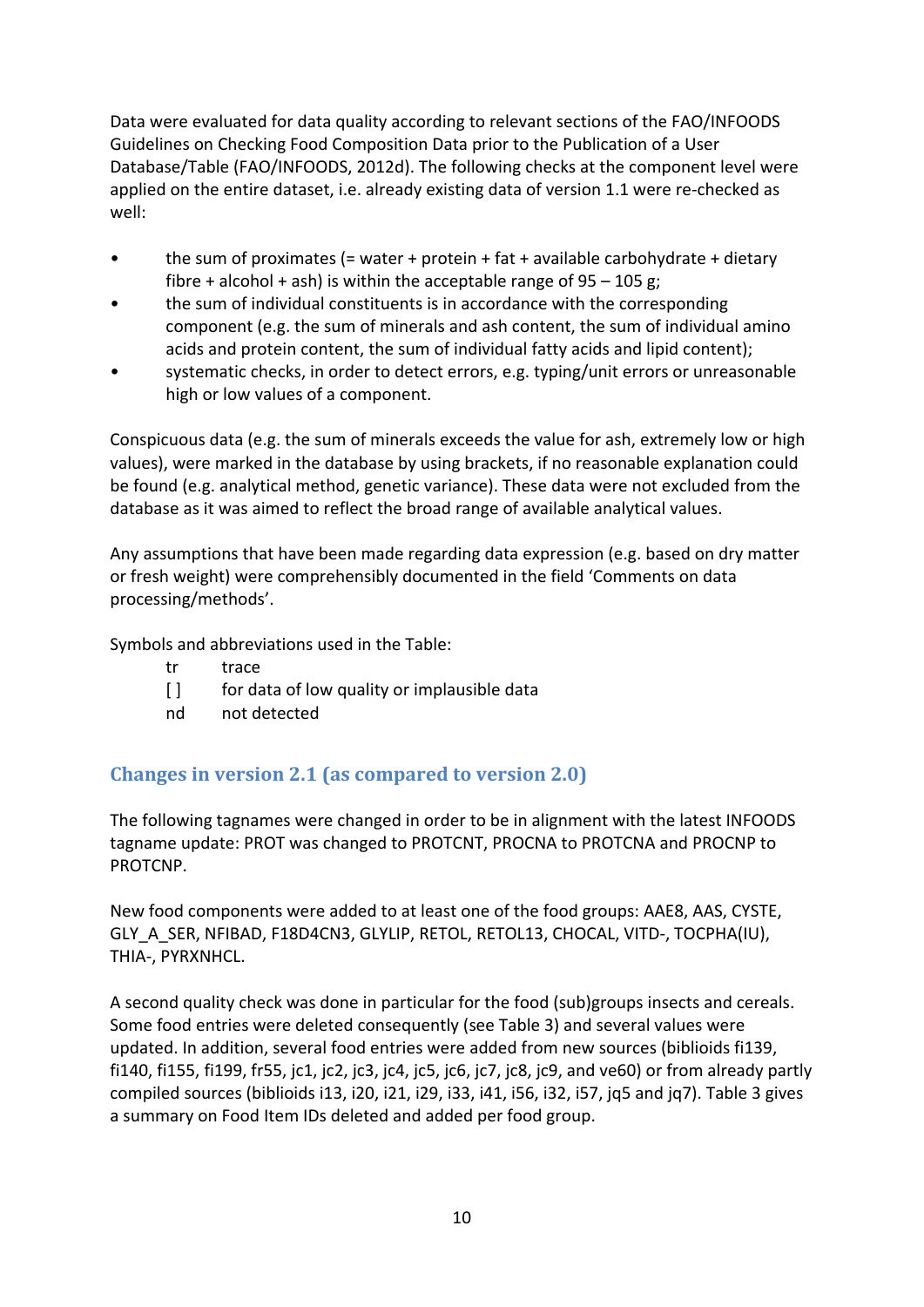| Code of<br>food group | Name of food groups and<br>subgroups | <b>Food Item IDs deleted</b> | <b>Food Item IDs added</b> |
|-----------------------|--------------------------------------|------------------------------|----------------------------|
| 01                    | Cereals                              |                              | 0100091-0100103            |
| 02                    | Starchy roots and tubers             |                              |                            |
| 03                    | Legumes                              | 0300020-0300028              |                            |
| 04                    | Nuts and seeds                       | 0400095-0400099              |                            |
| 05                    | Vegetables                           |                              | 0500603-0500617            |
| 06                    | Fruits                               |                              | 0601636-0601689            |
| 07                    | Meat and poultry                     | 0700246-0700248, 0700284,    | 0700747-0700806            |
|                       |                                      | 0700289-0700290, 0700351,    |                            |
|                       |                                      | 0700399-0700400, 0700440-    |                            |
|                       |                                      | 0700533                      |                            |
| 08                    | Eggs                                 |                              |                            |
| 09                    | Fish and shellfish                   | 0900264-0900282, 0901135-    | 0902183-0902283            |
|                       |                                      | 0901154                      |                            |
| 10                    | Milk                                 |                              |                            |
| 11                    | Herbs and spices                     |                              |                            |
| 12                    | Miscellaneous                        |                              |                            |

#### **Table 3 Food Item IDs deleted and added in BioFoodComp2.1 as compared to BioFoodComp2.0**

### **Changes in version 2.0 (as compared to version 1 and 1.1)**

Some new variables were added (new) or changed in the version 2.0 and existing data from the former version 1.1 have been updated accordingly.

#### **Table 4 Variables added in BioFoodComp2.0**

| 'Food item ID'                                        | new in version 2.0                     |  |  |
|-------------------------------------------------------|----------------------------------------|--|--|
| 'Subgroup'*                                           | new in version 2.0                     |  |  |
| 'Processing'                                          | new in version 2.0                     |  |  |
| 'Season'*, 'Other'*                                   | have been separated into two variables |  |  |
| 'Comments on data                                     | new in version 2.0                     |  |  |
| processing/methods'                                   |                                        |  |  |
| 'Publication year'                                    | new in version 2.0                     |  |  |
| 'Compiler ID'*                                        | previously added in version 1.1        |  |  |
| 'Latest revision in version'*                         | new in version 2.0                     |  |  |
| * Data from version 1.1 have been updated accordingly |                                        |  |  |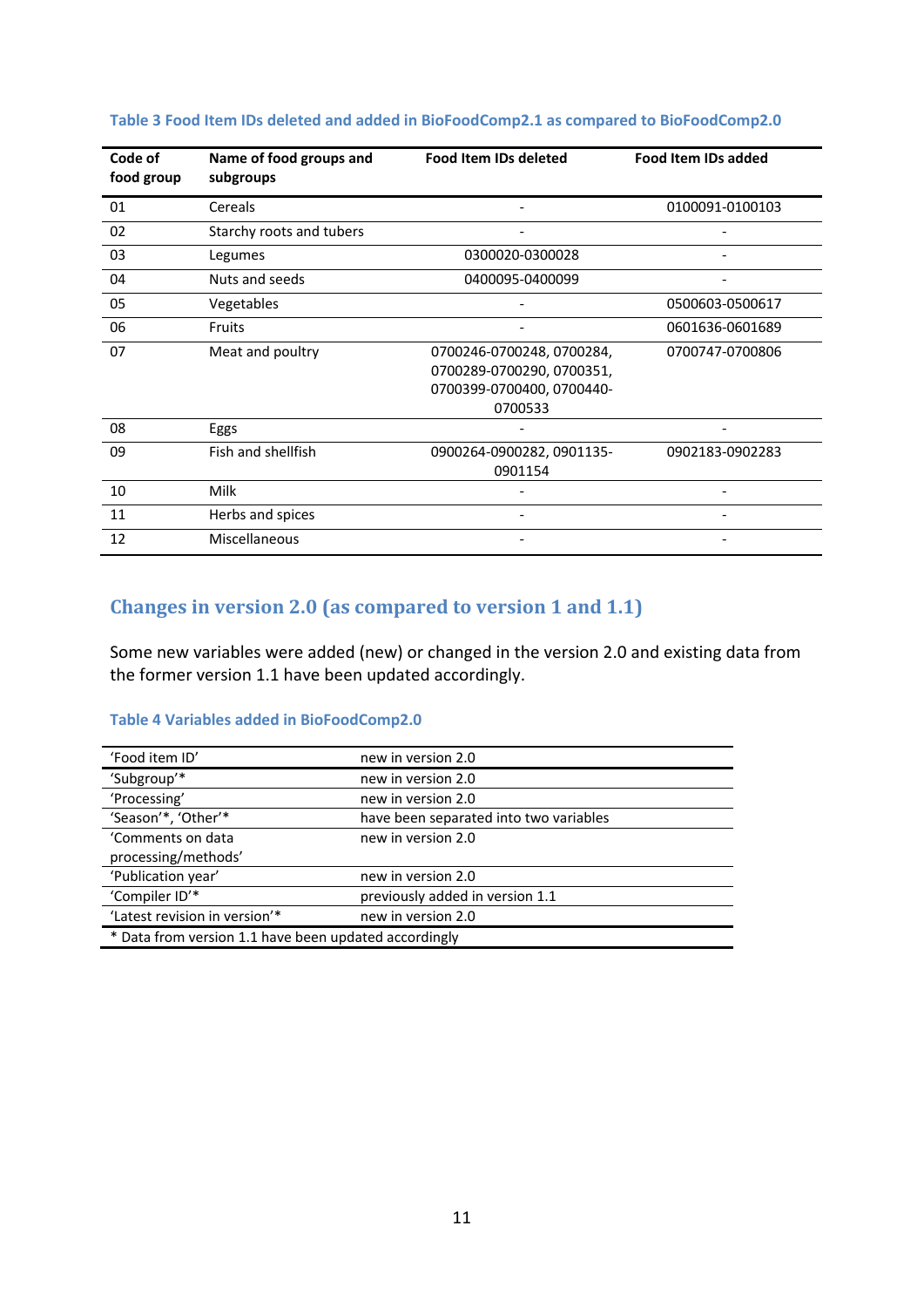## **Future steps**

FAO/INFOODS intends to continue to collect and compile compositional data of foods on biodiversity and to publish new versions of the database annually. It is hoped that in the near future, all food groups are covered, more data are entered per food group, and that more data, especially on micronutrients will be generated and published. This information could be compiled into the FAO/INFOODS Food Composition Database for Biodiversity.

Hopefully, more researchers will share their data and a closer collaboration with scientific journals will be established which will encourage authors of articles with compositional data to contribute actively to the FAO/INFOODS Food Composition Database for Biodiversity as recognized data compilers.

#### **Submission of data**

Researchers are encouraged to submit their compositional data to FAO for inclusion into the FAO/INFOODS Food Composition Database for Biodiversity. Only data that is fully documented can be accepted. Data, which has not been published yet, can also be included as long as a complete documentation exists.

For more information see http://www.fao.org/fileadmin/templates/food\_composition/documents/pdf/SubmissionOf Data.pdf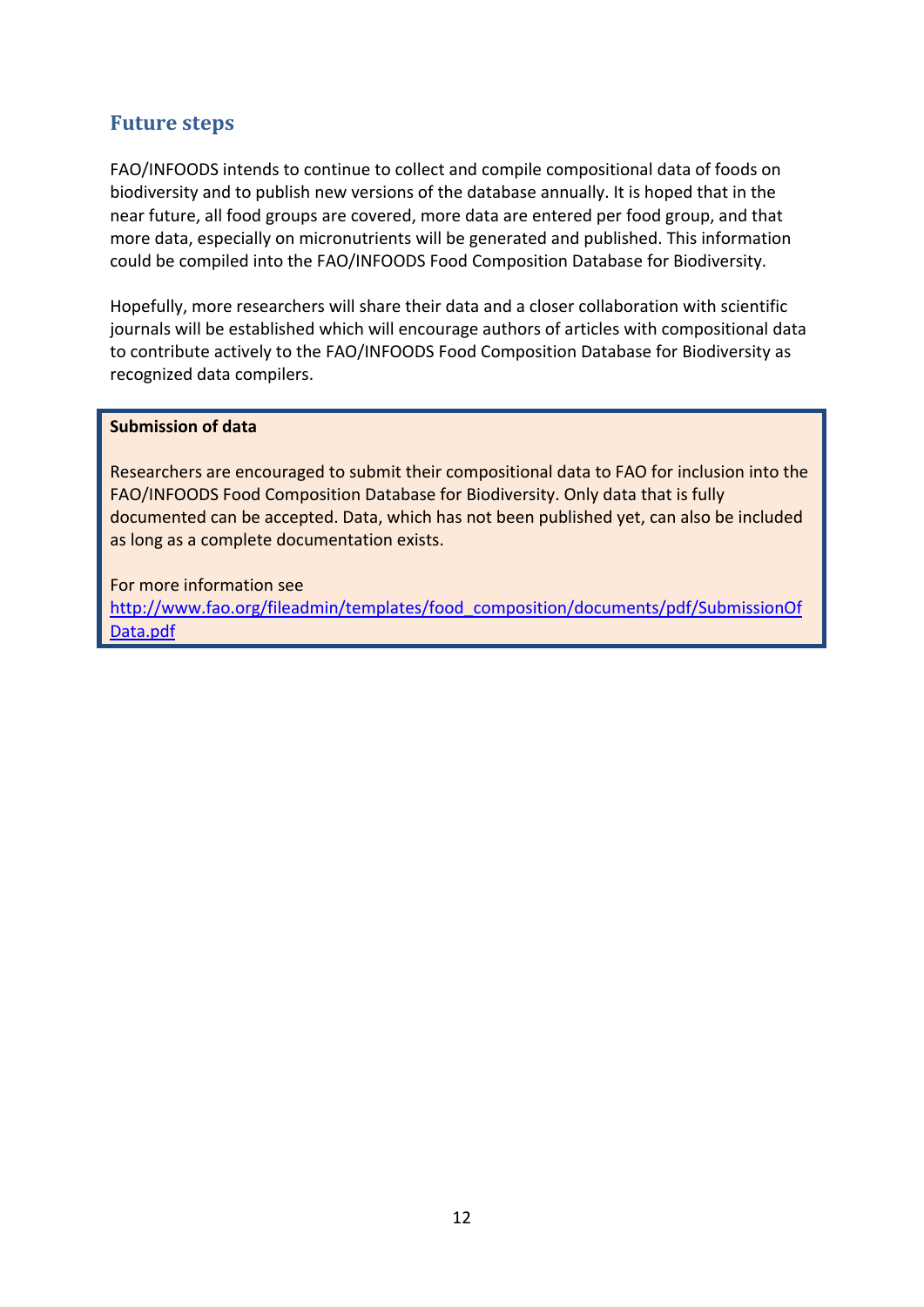## **Annex 1: Criteria for the inclusion/exclusion of foods to be entered into the BioFoodComp**

Table adapted according to 'Foods counting for the Nutritional Indicators for Biodiversity on food composition and consumption (Indicator 1 and 2)'

| <b>Foods included</b>                                                                                                                                                                                 | <b>Examples</b>                                                                                                              |
|-------------------------------------------------------------------------------------------------------------------------------------------------------------------------------------------------------|------------------------------------------------------------------------------------------------------------------------------|
| Foods at cultivar/variety/breed level for common and<br>imported foods (e.g. rice, banana, potato), preferable<br>with scientific name                                                                | Malus sp., 'Granny Smith'<br>$\bullet$<br>European flounder (Platichthys flesus var.<br>$\bullet$<br>marmorata)              |
| Wild (i.e. not cultivated/reared/farmed) described at<br>genus/species level and/or with local name                                                                                                   | Dragon lizard, wild (Amphiboluris sp.)<br>$\bullet$                                                                          |
| Underutilized foods described at genus/species level<br>and/or with local name                                                                                                                        | Breadfruit (Parkia biglobosa)<br>$\bullet$<br>Bug, called 'Um-buga' in Sudan<br>٠                                            |
| Foods must be recorded on the 'List of underutilized<br>species counting for biodiversity' (INFOODS, 2012a)                                                                                           |                                                                                                                              |
| Colour and/or shape and/or taste describe the<br>variety/cultivar/breed                                                                                                                               | Pear, brown-skinned (Pyrus sp.)<br>٠<br>Snake gourd (Trichosanthes cucumerina)<br>Star fruit, acid (Averrhoa carambola)<br>٠ |
| Common foods described taxonomically as varieties<br>(but are considered as species because they are<br>common foods such as cauliflower) if described with                                           | Nectarine 'Goldmine' (Prunus persica var.<br>$\bullet$<br>nectarine)<br>Cabbage 'January King' (Brassica oleracea var.<br>٠  |
| Ingredients used in<br>recipes or processed foods (e.g. spices,<br>condiments, micro-organisms and probiotics)<br>non-packaged form of botanical sup-<br>٠<br>plements/extracts (including beverages) |                                                                                                                              |
| A local name in addition to an English/Spanish/French<br>or taxonomic name if it is indicative for a<br>variety/cultivar/breed (e.g. in brackets after the<br>English/Spanish/French name)            |                                                                                                                              |
| additional cultivar name<br>Genetically modified foods                                                                                                                                                | capitata)                                                                                                                    |

#### **Table 1 Annex 1: Inclusion criteria of foods to be entered into BioFoodComp**

#### **Table 2 Annex 1: Exclusion criteria of foods to be entered into BioFoodComp**

| <b>Foods not included</b>                                                                                                                                                                                                                                                                                                                                                          | <b>Examples</b>                                                                                                                                                                                     |  |  |
|------------------------------------------------------------------------------------------------------------------------------------------------------------------------------------------------------------------------------------------------------------------------------------------------------------------------------------------------------------------------------------|-----------------------------------------------------------------------------------------------------------------------------------------------------------------------------------------------------|--|--|
| Common or imported foods (e.g. rice, banana, potato)<br>described only at species level, even if other<br>specification are given such as<br>region<br>country<br>season<br>colour as part of the food name or as indication<br>of processing<br>shape<br>species name is followed by author which should<br>not be confused with the cultivar/variety/breed<br>name<br>local name | Colour: green beans<br>$\bullet$<br>Processing: white or brown rice<br>Shape: medium-size carrot<br>$\bullet$<br>Author name: L. or Linn. (for Linnaeus), Mill.,<br>$\bullet$<br>Lam. (for Lamarck) |  |  |
| Common or imported name described only with local<br>name                                                                                                                                                                                                                                                                                                                          |                                                                                                                                                                                                     |  |  |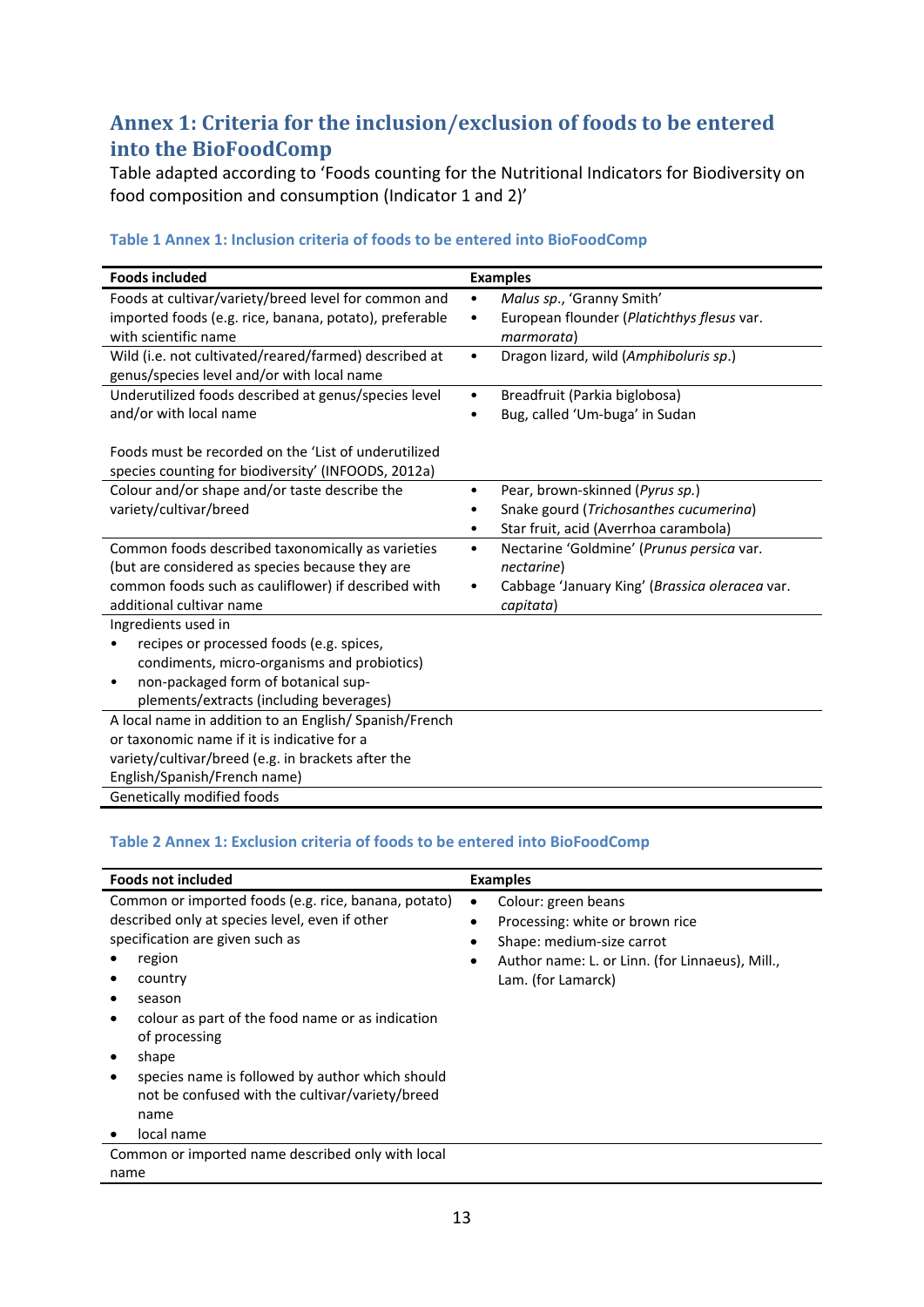| <b>Foods not included</b>                            | <b>Examples</b>                                               |  |  |
|------------------------------------------------------|---------------------------------------------------------------|--|--|
| Foods with unspecific name                           | 'wild green leaves'<br>$\bullet$                              |  |  |
|                                                      | 'reef fish'                                                   |  |  |
|                                                      | 'bush meat'                                                   |  |  |
| Local name in addition to English/Spanish/French     |                                                               |  |  |
| name seeming to be the translation of the food (i.e. |                                                               |  |  |
| not indicative of variety/cultivar/breed)            |                                                               |  |  |
| Recipes                                              |                                                               |  |  |
| Supplements, and plant or animal extracts in         |                                                               |  |  |
| packaged form                                        |                                                               |  |  |
| <b>Fortified foods</b>                               |                                                               |  |  |
| Taxonomic varieties considered by error as a species | Clementines - Citrus reticulata var. clementine<br>$\bullet$  |  |  |
| when described without an additional cultivar name   | Nectarines - Prunus persica var. nectarine                    |  |  |
|                                                      | Mange-tout peas or snowpeas - Pisum sativum<br>٠              |  |  |
|                                                      | var. macrocarpum                                              |  |  |
|                                                      | Asparagus - Aspsaragus officinalis var. altilis               |  |  |
|                                                      | Peppers, capsicum, chilli, green - Capsicum                   |  |  |
|                                                      | annum var. grossum                                            |  |  |
|                                                      | Peppers, capsicum, grenn/red - Capsicum annum<br>var. grossum |  |  |
|                                                      | Broccoli - Brassica oleracea var. botrytis                    |  |  |
|                                                      | Cauliflower - Brassica oleracea var. botrytis                 |  |  |
|                                                      | Brussels sprouts - Brassica oleracea var.<br>gemmifera        |  |  |
|                                                      | Cabbage - Brassica oleracea var. capita                       |  |  |
|                                                      | Curly kale - Brassica oleracea var. acepahla                  |  |  |
|                                                      | Spring green - Brassica oleracea var. acepahla                |  |  |
|                                                      | Swede - Brassica napus var. napobrassica                      |  |  |
|                                                      | Turnip - Brassica rapa var. rapifera                          |  |  |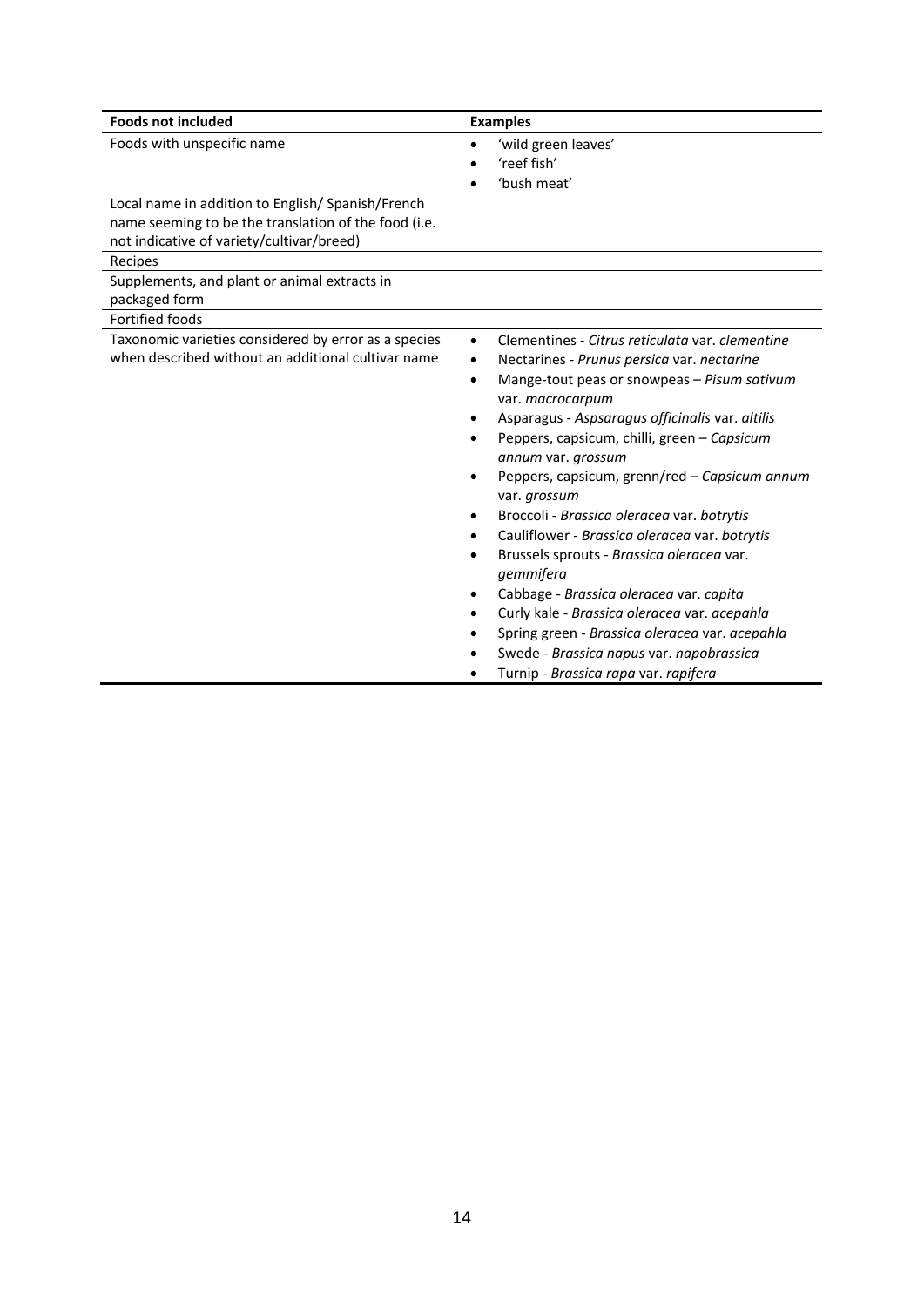# **Annex 2: Component list**

| Component<br>ID/Tagname | Component name | Unit | Food group in which used |
|-------------------------|----------------|------|--------------------------|
|                         |                |      |                          |

*General description of food*

EDIBLE edible portion coefficient 02, 04, 05, 06, 07, 08, 09

## *Macronutrients including energy*

| <b>Energy</b> |                                                    |      |                                 |
|---------------|----------------------------------------------------|------|---------------------------------|
| ENERC(kJ)     | energy, total metabolizable; calculated from the   | kJ   | 01, 02, 03, 04, 05, 06, 07, 08, |
| (original)    | energy-producing food components (original as      |      | 09, 10, 12                      |
|               | from source)                                       |      |                                 |
| ENERC(kcal)   | energy, total metabolizable; calculated from the   | kcal | 02, 03, 04, 05, 06, 07, 09, 10  |
| (original)    | energy-producing food components (original as      |      |                                 |
|               | from source)                                       |      |                                 |
| ENERA(kJ)     | energy, gross; determined by direct analysis using | g    | 07                              |
|               | bomb calorimetry                                   |      |                                 |
| ENERA(kcal)   | energy, gross; determined by direct analysis using | kcal | 06, 07, 09                      |
|               | bomb calorimetry                                   |      |                                 |

| Protein    |                                                      |    |                                |
|------------|------------------------------------------------------|----|--------------------------------|
|            | Individual amino acids and aggregations              |    |                                |
| AAE8(mg)   | amino acids, total essential (8)                     | mg | 07                             |
| $AAE-(mg)$ | amino acids, total essential; unknown or variable    | mg | 07,09                          |
|            | which AS are included in total                       |    |                                |
| AANE(mg)   | amino acids, total non-essential                     | mg | 07,09                          |
| AAA(mg)    | amino acids, total aromatic                          | mg | 07                             |
| AAS(mg)    | amino acids, total sulphur-containing                | mg | 07,09                          |
| $AAT-(mg)$ | amino acids, total; precise definition not specified | mg | 04, 07, 09                     |
| AAT19(mg)  | sum of 19 amino acids (excluding tryptophan)         | mg | 07                             |
| AAT24(mg)  | amino acids, total                                   | mg | 06,07                          |
| ALA(mg)    | alanine                                              | mg | 01, 02, 04, 05, 06, 07, 09, 10 |
| ARG(mg)    | arginine                                             | mg | 01, 02, 04, 05, 06, 07, 09, 10 |
| ASN(mg)    | asparagine                                           | mg | 01, 02, 04, 06, 07, 09         |
| ASP(mg)    | aspartic acid                                        | mg | 01, 02, 04, 05, 06, 07, 09, 10 |
| CYS(mg)    | cystine                                              | mg | 01, 02, 04, 05, 06, 07, 09, 10 |
| CYSTE(mg)  | cysteine                                             | mg | 05, 07                         |
| GLN(mg)    | glutamine                                            | mg | 01, 02, 06, 07, 09             |
| GLU(mg)    | glutamic acid                                        | mg | 01, 02, 04, 05, 06, 07, 09, 10 |
| GLY(mg)    | glycine                                              | mg | 01, 02, 04, 05, 06, 07, 09, 10 |
| HIS(mg)    | histidine                                            | mg | 01, 02, 04, 05, 06, 07, 09, 10 |
| HYP(mg)    | hydroxyproline                                       | mg | 09                             |
| ILE(mg)    | isoleucine                                           | mg | 01, 02, 04, 05, 06, 07, 09, 10 |
| LEU(mg)    | leucine                                              | mg | 01, 02,04, 05, 06, 07, 09, 10  |
| LYS(mg)    | lysine                                               | mg | 01, 02, 04, 05, 06, 07, 09, 10 |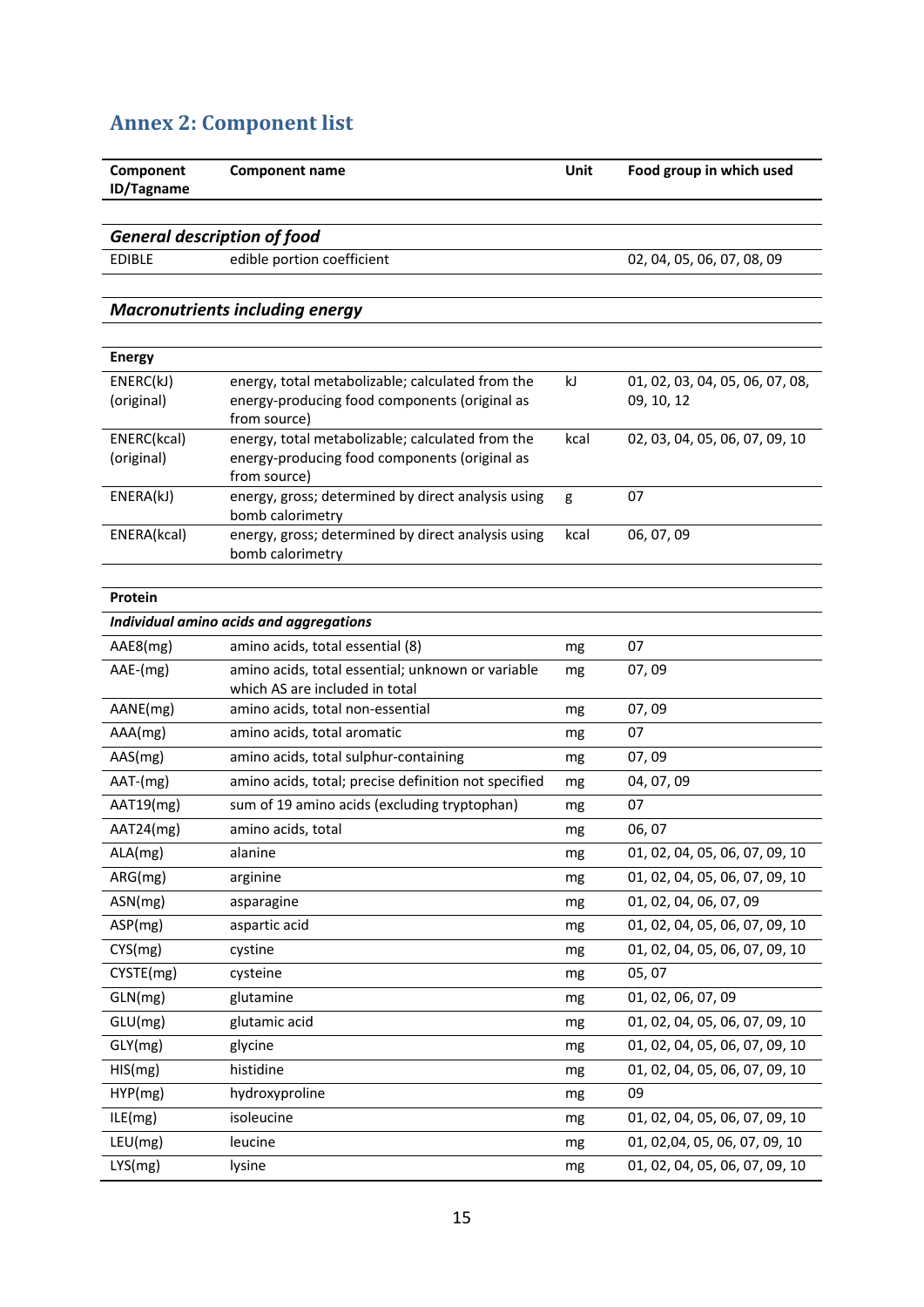| Component<br>ID/Tagname   | <b>Component name</b>                                          | Unit | Food group in which used                      |
|---------------------------|----------------------------------------------------------------|------|-----------------------------------------------|
| MET(mg)                   | methionine                                                     | mg   | 01, 02, 04, 05, 06, 07, 09, 10                |
| ORN(mg)                   | ornithine                                                      | mg   | 07,09                                         |
| PHE(mg)                   | phenylalanine                                                  | mg   | 01, 02, 04, 05, 06, 07, 09, 10                |
| PRO(mg)                   | proline                                                        | mg   | 01, 02, 04, 05, 06, 07, 09, 10                |
| SER(mg)                   | serine                                                         | mg   | 01, 02, 04, 05, 06, 07, 09, 10                |
| TAU(mg)                   | taurine                                                        | mg   | 07,09                                         |
| THR(mg)                   | threonine                                                      | mg   | 01, 02, 04, 05, 06, 07, 09, 10                |
| TRP(mg)                   | tryptophan                                                     | mg   | 01, 02, 04, 05, 06, 07, 09                    |
| TYR(mg)                   | tyrosine                                                       | mg   | 01, 02, 04, 05, 06, 07, 09, 10                |
| VAL(mg)                   | valine                                                         | mg   | 01, 02, 04, 05, 06, 07, 09, 10                |
| GLU_A_HIS(mg)             | glutamine + histidine                                          | mg   | 09                                            |
| ALA_A_ARG(mg              | alanine + arginine                                             | mg   | 09                                            |
|                           |                                                                |      |                                               |
| PHE_A_TYR(mg)             | phenylalanine + tyrosine                                       | mg   | 01                                            |
| GLY_A_SER(mg)             | glycine + serine                                               | mg   | 07                                            |
|                           | Nitrogen and protein expressions, conversion factors           |      |                                               |
| NPRO(g)                   | nitrogen, protein                                              | g    | 06,09                                         |
| NNP(mg)                   | nitrogen, non-protein                                          | mg   | 06, 09, 10                                    |
| NWHEY(g)                  | nitrogen, whey protein                                         | g    | 10                                            |
| NNC(g)                    | nitrogen, non-casein                                           | g    | 10                                            |
| NT(g)                     | nitrogen, total                                                | g    | 02, 05, 06, 07, 09, 10                        |
| NFIBAD(g)                 | acid detergent fibre nitrogen                                  | g    | 07                                            |
| PROTCNT(g)                | protein, total; calculated from total nitrogen                 | g    | 01, 02, 03, 04, 05, 06, 07, 08,<br>09, 10, 12 |
| PROTCNA(g)                | protein, total; calculated from amino nitrogen                 | g    | 06                                            |
| PROTCNP(g)                | protein, total; calculated from protein nitrogen               | g    | 05,09                                         |
| PROT-(g)                  | protein, total; method of determination unknown<br>or variable | g    | 01, 02, 03, 04, 05, 06, 07, 09                |
| ΧN                        | conversion factor to calculate total protein from nitrogen     |      | 01, 02, 03, 04, 05, 06, 07, 09,<br>10         |
| <b>Protein components</b> |                                                                |      |                                               |
| CASN(mg)                  | casein                                                         | mg   | 10                                            |
| LACFE(mg)                 | lactoferrin                                                    | mg   | 10                                            |
|                           | Other nitrogen-containing components                           |      |                                               |
| AMMON(mg)                 | ammonia                                                        | mg   | 01,07                                         |
| CYAN(mcg)                 | cyanide                                                        | mcg  | 04                                            |
|                           |                                                                |      |                                               |
|                           | Fat, fatty acids, fatty acid conversion factor                 |      |                                               |
| FAT(g)                    | fat, total                                                     | g    | 01, 02, 03, 04, 05, 06, 07, 08,<br>09, 10     |
| FATCE(g)                  | fat, total; derived by analysis using continuous<br>extraction | g    | 01, 02, 03, 04, 05, 06, 07, 09,<br>10, 12     |
| $FAT-(g)$                 | fat; method of determination unknown or mixed<br>methods       | g    | 01, 02, 03, 04, 05, 06, 07, 09,<br>10         |
| TGLY(g)                   | triglycerides, total                                           | g    | 09                                            |
| XFA (internal             | fatty acid conversion factor for internal use                  |      | 01, 04, 06, 09, 10                            |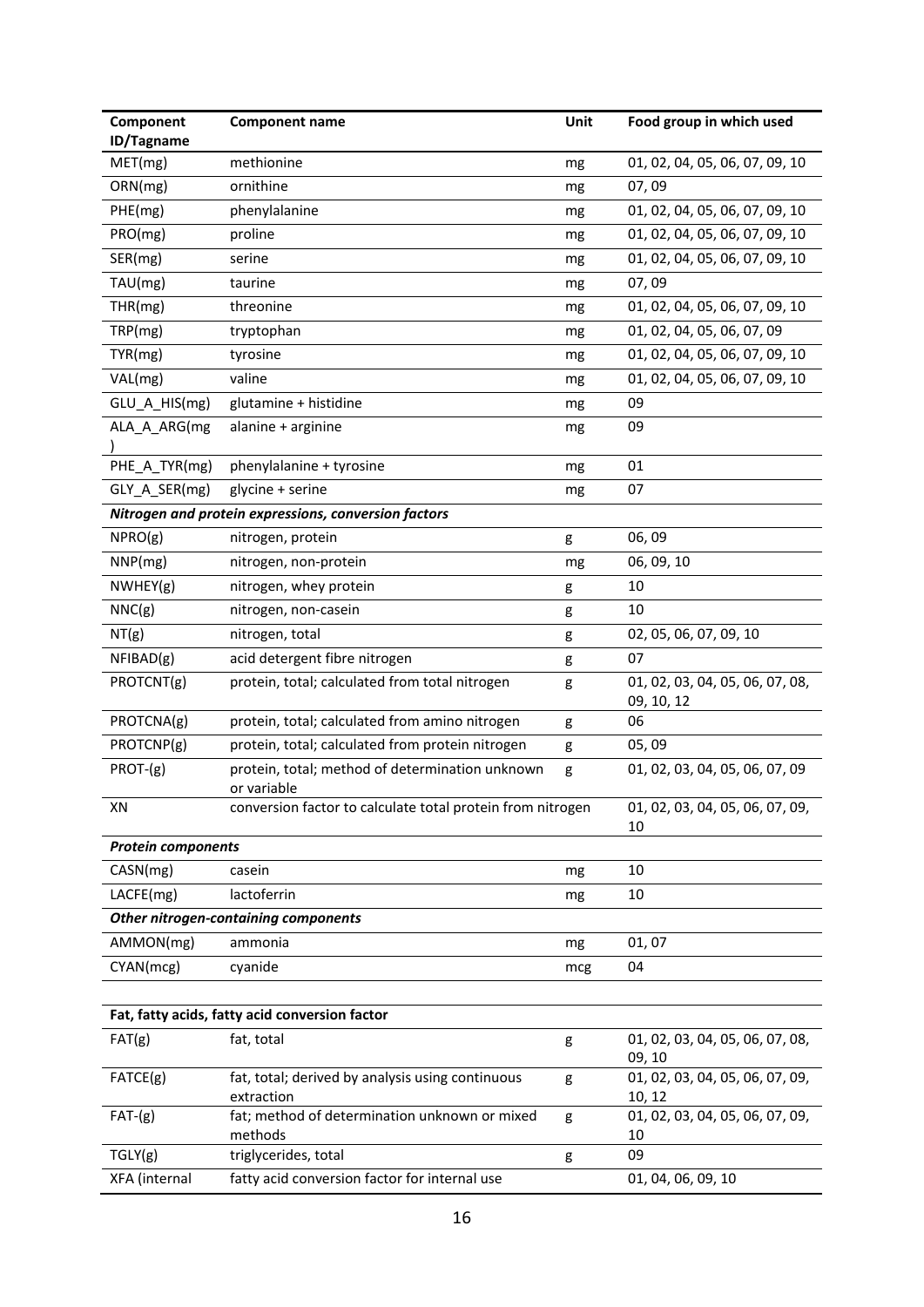| Component          | <b>Component name</b>              | Unit   | Food group in which used       |
|--------------------|------------------------------------|--------|--------------------------------|
| ID/Tagname<br>use) |                                    |        |                                |
| <b>Fatty acids</b> |                                    |        |                                |
| F4D0(g)            | fatty acid 4:0                     | g      | 09, 10                         |
| F6D0(g)            | fatty acid 6:0                     | g      | 04, 07, 10                     |
| F8D0(g)            | fatty acid 8:0                     | g      | 04, 07, 09, 10                 |
| F10D0(g)           | fatty acid 10:0                    | g      | 04, 06, 07, 09, 10             |
| F11D0(g)           | fatty acid 11:0                    | g      | 09                             |
| F12D0(g)           | fatty acid 12:0                    | g      | 01, 04, 06, 07, 09, 10         |
| F13D0(g)           | fatty acid 13:0                    | g      | 07, 09, 10                     |
| F13D0i(g)          | fatty acid 13:0 iso                | g      | 10                             |
| F14D0(g)           | fatty acid 14:0                    | g      | 01, 04, 05, 06, 07, 09, 10     |
| F14D0I(g)          | fatty acid 14:0 iso                | g      | 09, 10                         |
| F15D0(g)           | fatty acid 15:0                    | g      | 01, 05, 07, 09, 10             |
| F15D0I(g)          | fatty acid 15:0 iso                | g      | 07, 09, 10                     |
| F15D0Al(g)         | fatty acid 15:0 anteiso            | g      | 07,09                          |
| F16D0(g)           | fatty acid 16:0                    |        | 01, 03, 04, 05, 06, 07, 09, 10 |
| F16D0I(g)          | fatty acid 16:0 iso                | g      | 09, 10                         |
| F16D0Al(g)         | fatty acid 16:0 anteiso            | g<br>g | 09                             |
| F17D0(g)           | fatty acid 17:0                    | g      | 05, 06, 07, 09, 10             |
| F17D0I(g)          | fatty acid 17:0 iso                |        | 07, 09, 10                     |
| F17D0Al(g)         | fatty acid 17:0 anteiso            | g      | 07,09                          |
| F18D0(g)           | fatty acid 18:0                    | g      | 01, 03, 04, 05, 06, 07, 09, 10 |
| F18D0I(g)          | fatty acid 18:0 iso                | g<br>g | 09                             |
| F18D0Al(g)         | fatty acid 18:0 anteiso            |        | 09                             |
| F19D0(g)           | fatty acid 19:0                    | g      | 07,09                          |
| F20D0(g)           | fatty acid 20:0                    | g      | 01, 04, 05, 06, 07, 09, 10     |
| F21D0(g)           | fatty acid 21:0                    | g      | 07,09                          |
|                    |                                    | g      |                                |
| F22D0(g)           | fatty acid 22:0<br>fatty acid 23:0 | g      | 01, 04, 05, 06, 07, 09, 10     |
| F23D0(g)           |                                    | g      | 07,09                          |
| F24D0(g)           | fatty acid 24:0                    | g      | 01, 04, 05, 06, 07, 09         |
| F26D0(g)           | fatty acid 26:0                    | g      | 09                             |
| F30D0(g)           | fatty acid 30:0                    | g      | 09                             |
| F10D1(g)           | fatty acid 10:1                    | g      | 10                             |
| F12D1(g)           | fatty acid 12:1                    | g      | 09, 10                         |
| F14D1N9(g)         | fatty acid 14:1 n-9                | g      | 07,09                          |
| F14D1N7(g)         | fatty acid 14:1 n-7                | g      | 07,09                          |
| F14D1CN5(g)        | fatty acid 14:1 cis n-5            | g      | 07, 10                         |
| F14D1N5(g)         | fatty acid 14:1 n-5                | g      | 07, 09, 10                     |
| F14D1T(g)          | fatty acid 14:1 trans              | g      | 10                             |
| F14D1(g)           | fatty acid 14:1                    | g      | 07, 09, 10                     |
| F15D1N10(g)        | fatty acid 15:1 n-10               | g      | 07, 10                         |
| F15D1N9(g)         | fatty acid 15:1 n-9                | g      | 09                             |
| F15D1N8(g)         | fatty acid 15:1 n-8                | g      | 09                             |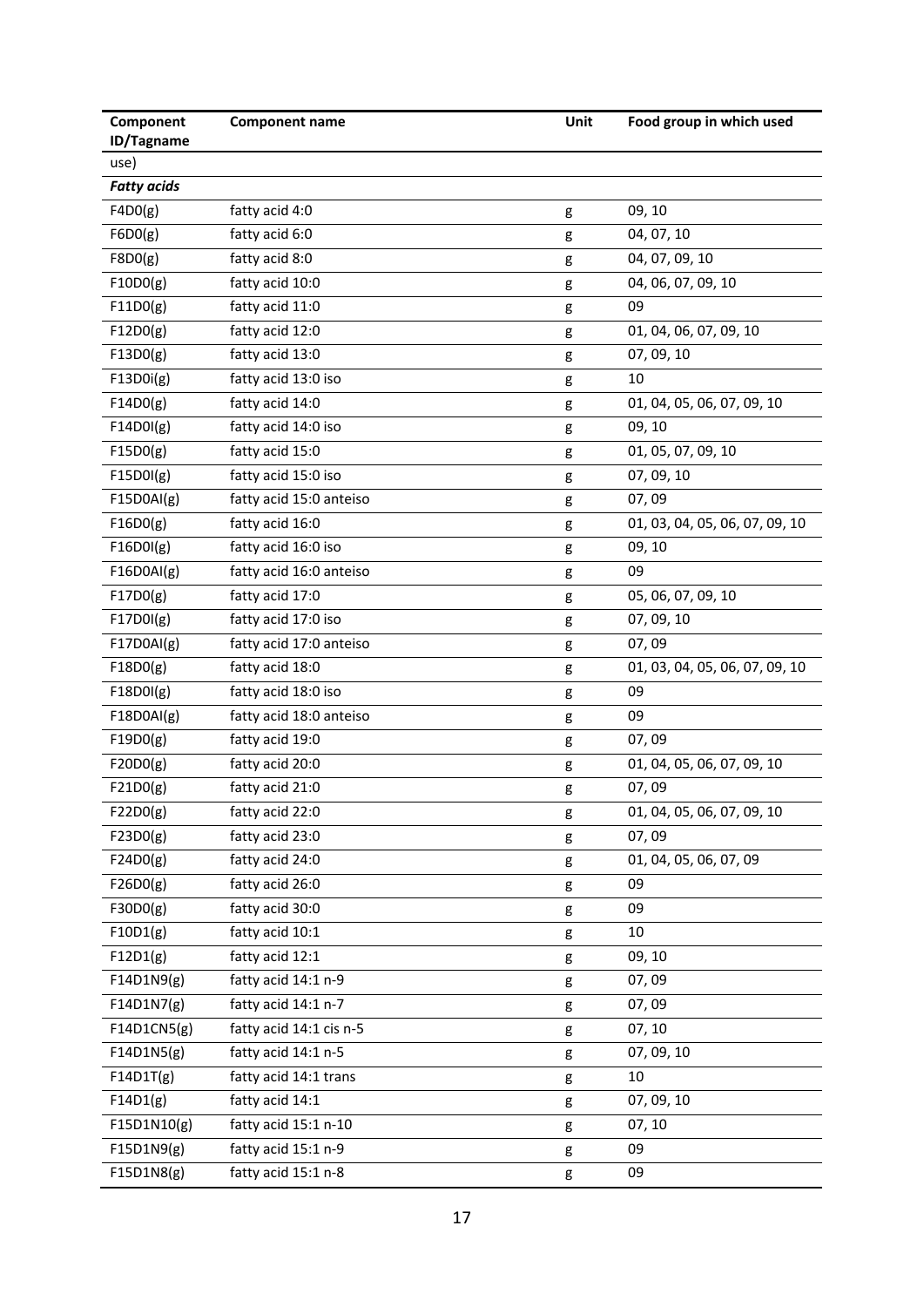| Component<br>ID/Tagname | <b>Component name</b>      | Unit | Food group in which used   |
|-------------------------|----------------------------|------|----------------------------|
| F15D1N7(g)              | fatty acid 15:1 n-7        | g    | 09                         |
| F15D1N6(g)              | fatty acid 15:1 n-6        | g    | 09                         |
| F15D1(g)                | fatty acid 15:1            | g    | 07,09                      |
| F16D1N11(g)             | fatty acid 16:1 n-11       | g    | 09                         |
| F16D1CN9(g)             | fatty acid 16:1 cis n-9    | g    | 10                         |
| F16D1N9(g)              | fatty acid 16:1 n-9        | g    | 07,09                      |
| F16D1N8(g)              | fatty acid 16:1 n-8        | g    | 09                         |
| F16D1CN7(g)             | fatty acid 16:1 cis n-7    | g    | 04, 05, 07, 09, 10         |
| F16D1TN7(g)             | fatty acid 16:1 trans n-7  | g    | 07,09                      |
| F16D1N7(g)              | fatty acid 16:1 n-7        | g    | 07,09                      |
| F16D1N5(g)              | fatty acid 16:1 n-5        | g    | 09                         |
| F16D1C(g)               | fatty acid 16:1 cis        | g    | 07, 10                     |
| F16D1T(g)               | fatty acid 16:1 trans      | g    | 10                         |
| F16D1(g)                | fatty acid 16: 1           | g    | 01, 04, 06, 07, 09, 10     |
| F17D1N10(g)             | fatty acid 17:1 n-10       | g    | 07                         |
| F17D1N9(g)              | fatty acid 17:1 n-9        | g    | 09, 10                     |
| F17D1CN8(g)             | fatty acid 17:1 cis n-8    | g    | 07                         |
| F17D1N8(g)              | fatty acid 17:1 n-8        | g    | 09                         |
| F17D1CN7(g)             | fatty acid 17:1 cis n-7    | g    | 07,09                      |
| F17D1N7(g)              | fatty acid 17:1 n-7        | g    | 07,09                      |
| F17D1N5(g)              | fatty acid 17:1 n-5        | g    | 09                         |
| F17D1(g)                | fatty acid 17:1            | g    | 04, 06, 07, 09, 10         |
| F18D1CN11(g)            | fatty acid 18:1 cis n-11   | g    | 09, 10                     |
| F18D1TN11(g)            | fatty acid 18:1 trans n-11 | g    | 10                         |
| F18D1N11(g)             | fatty acid 18:1 n-11       | g    | 07,09                      |
| F18D1CN9(g)             | fatty acid 18:1 cis n-9    | g    | 07, 09, 10                 |
| F18D1TN9(g)             | fatty acid 18:1 trans n-9  | g    | 07, 09, 10                 |
| F18D1N9(g)              | fatty acid 18:1 n-9        | g    | 04, 05, 06, 07, 09, 10     |
| F18D1TN8(g)             | fatty acid 18:1 trans n-8  | g    | 07                         |
| F18D1CN7(g)             | fatty acid 18:1 cis n-7    | g    | 05, 07                     |
| F18D1TN7(g)             | fatty acid 18:1 trans n-7  | g    | 07                         |
| F18D1N7(g)              | fatty acid 18:1 n-7        | g    | 07, 09, 10                 |
| F18D1CN6(g)             | fatty acid 18:1 cis n-6    | g    | 07                         |
| F18D1TN6(g)             | fatty acid 18:1 trans n-6  | g    | 07                         |
| F18D1CN5(g)             | fatty acid 18:1 cis n-5    | g    | 07                         |
| F18D1N5(g)              | fatty acid 18:1 n-5        | g    | 09                         |
| F18D1CN4(g)             | fatty acid 18:1 cis n-4    | g    | 07                         |
| F18D1CN3(g)             | fatty acid 18:1 cis n-3    | g    | 07                         |
| F18D1TN3(g)             | fatty acid 18:1 trans n-3  | g    | 07                         |
| F18D1TN2(g)             | fatty acid 18:1 trans n-2  | g    | 07                         |
| F18D1C(g)               | fatty acid 18:1 cis        | g    | 10                         |
| F18D1T(g)               | fatty acid 18:1 trans      | g    | 07, 09, 10                 |
| F18D1(g)                | fatty acid 18:1            | g    | 01, 03, 04, 06, 07, 09, 10 |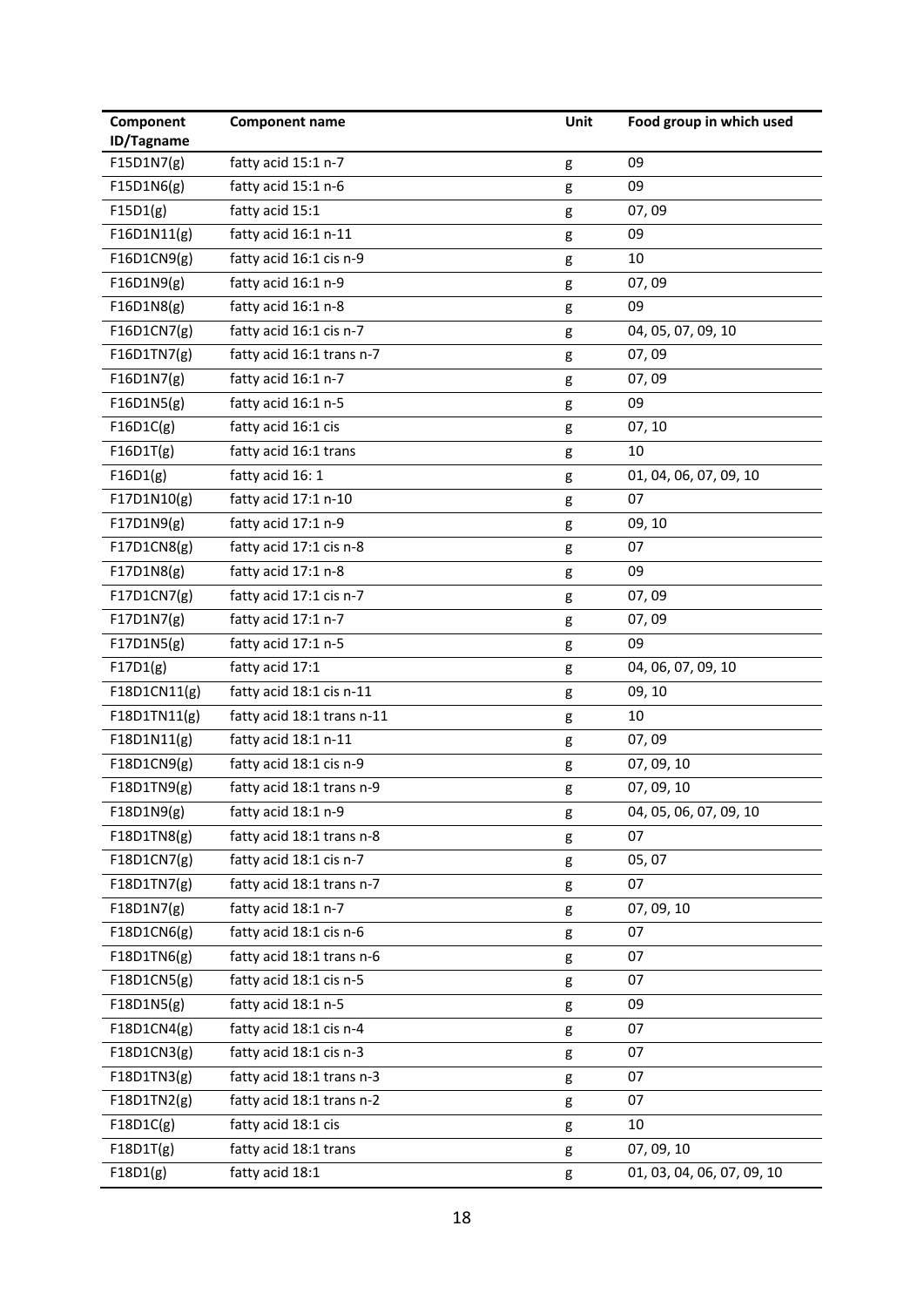| Component<br>ID/Tagname | <b>Component name</b>                                      | Unit | Food group in which used   |
|-------------------------|------------------------------------------------------------|------|----------------------------|
| F19D1N11(g)             | fatty acid 19:1 n-11                                       | g    | 09                         |
| F19D1N10(g)             | fatty acid 19:1 n-10                                       | g    | 09                         |
| F20D1N12(g)             | fatty acid 20:1 n-12                                       | g    | 09                         |
| F20D1CN11(g)            | fatty acid 20:1 n-11                                       | g    | 04, 05, 07                 |
| F20D1N11(g)             | fatty acid 20:1 n-11                                       | g    | 09, 10                     |
| F20D1CN9(g)             | fatty acid 20:1 cis n-9                                    | g    | 07,09                      |
| F20D1N9(g)              | fatty acid 20:1 n-9                                        | g    | 07,09                      |
| F20D1N8(g)              | fatty acid 20:1 n-8                                        | g    | 09                         |
| F20D1N7(g)              | fatty acid 20:1 n-7                                        | g    | 09                         |
| F20D1T(g)               | fatty acid 20:1 trans                                      | g    | 09                         |
| F20D1(g)                | fatty acid 20:1                                            | g    | 01, 04, 06, 07, 09, 10     |
| F22D1N11(g)             | fatty acid 22:1 n-11                                       | g    | 09                         |
| F22D1N9(g)              | fatty acid 22:1 n-9                                        | g    | 09                         |
| F22D1N7(g)              | fatty acid 22:1 n-7                                        | g    | 09                         |
| F22D1T(g)               | fatty acid 22:1 trans                                      | g    | 09                         |
| F22D1(g)                | fatty acid 22:1                                            | g    | 01, 07, 09                 |
| F24D1N11(g)             | fatty acid 24:1 n-11                                       | g    | 09                         |
| F24D1CN9(g)             | fatty acid 24:1 cis n-9                                    | g    | 07,09                      |
| F24D1N9(g)              | fatty acid 24:1 n-9                                        | g    | 09                         |
| F24D1(g)                | fatty acid 24:1                                            | g    | 01, 07, 09, 10             |
| F16D2N9(g)              | fatty acid 16:2 n-9                                        | g    | 09                         |
| F16D2N7(g)              | fatty acid 16:2 n-7                                        | g    | 09                         |
| F16D2N6(g)              | fatty acid 16:2 n-6                                        | g    | 07,09                      |
| F16D2N4(g)              | fatty acid 16:2 n-4                                        | g    | 09                         |
| F16D2(g)                | fatty acid 16:2                                            | g    | 09                         |
| F17D2(g)                | fatty acid 17:2                                            | g    | 09                         |
| F18D2C9T11(g)           | fatty acid 18:2 n-7 cis9, trans11, conjungated             | g    | 07                         |
| F18D2T10C12(g           | fatty acid 18:2 n-6 trans10, cis12, conjugated             | g    | 07, 10                     |
| F18D2TCON(g)            | fatty acid 18:2 conjugated cis, trans, position<br>unknown | g    | 07, 10                     |
| F18D2TTN6(g)            | fatty acid 18:2 trans, trans n-6                           | g    | 10                         |
| F18D2CN6(g)             | fatty acid 18:2 cis n-6                                    | g    | 04, 05, 06, 07, 09, 10     |
| F18D2TN6(g)             | fatty acid 18:2 trans n-6                                  | g    | 07, 09, 10                 |
| F18D2N6(g)              | fatty acid 18:2 n-6                                        | g    | 07, 09, 10                 |
| F18D2N5(g)              | fatty acid 18:2 n-5                                        | g    | 09                         |
| F18D2N4(g)              | fatty acid 18:2 n-4                                        | g    | 09                         |
| F18D2(g)                | fatty acid 18:2                                            | g    | 01, 03, 04, 06, 07, 09, 10 |
| F20D2N9(g)              | fatty acid 20:2 n-9                                        | g    | 09                         |
| F20D2CN6(g)             | fatty acid 20:2 cis n-6                                    | g    | 09, 10                     |
| F20D2N6(g)              | fatty acid 20:2 n-6                                        | g    | 07, 09, 10                 |
| F20D2C(g)               | fatty acid 20:2 cis                                        | g    | 09                         |
| F20D2(g)                | fatty acid 20:2                                            | g    | 01, 07, 09                 |
| F22D2N9(g)              | fatty acid 22:2 n-9                                        | g    | 09                         |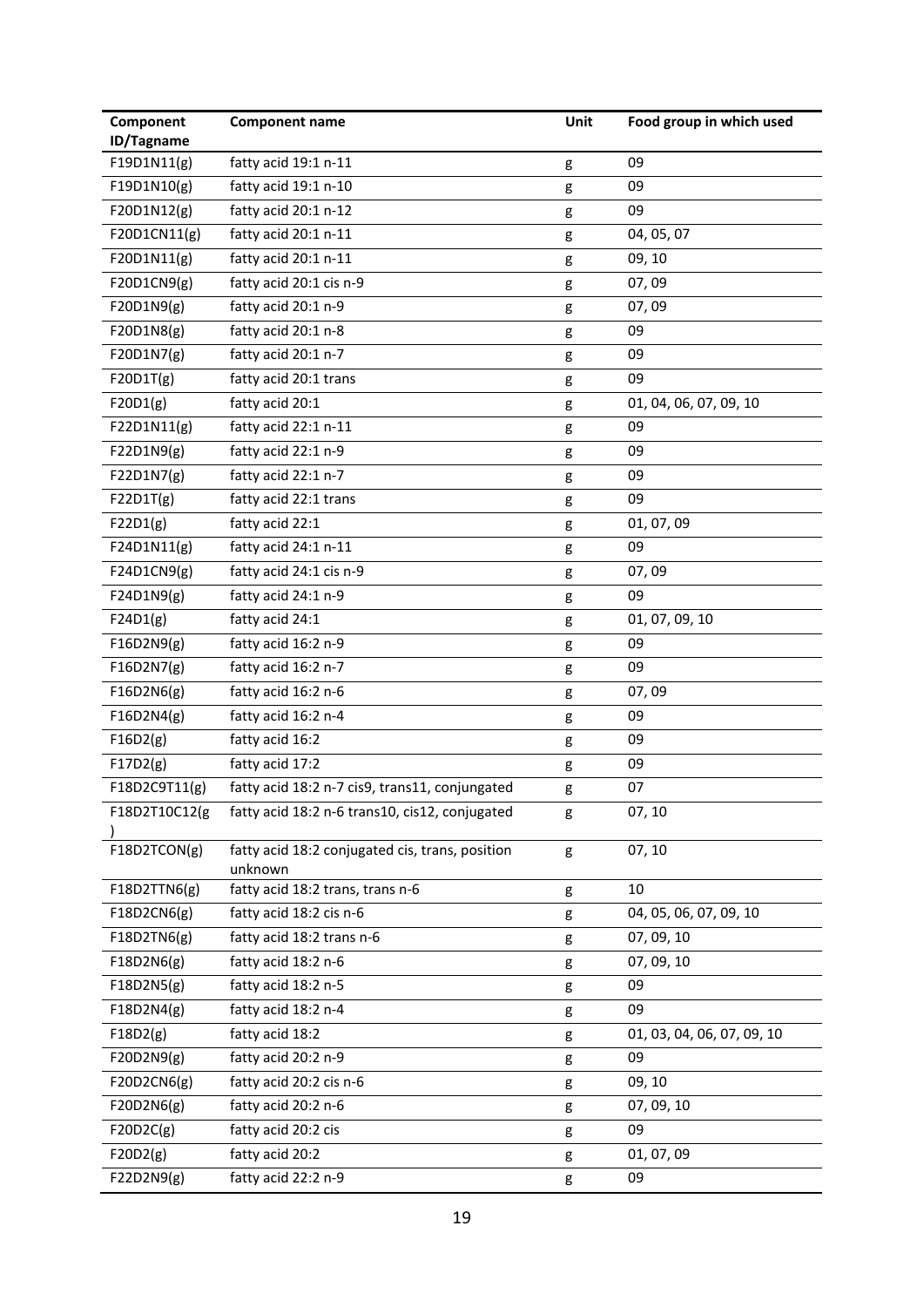| Component<br>ID/Tagname | <b>Component name</b>     | Unit | Food group in which used   |
|-------------------------|---------------------------|------|----------------------------|
| F22D2CN6(g)             | fatty acid 22:2 cis n-6   | g    | 07                         |
| F22D2N6(g)              | fatty acid 22:2 n-6       | g    | 07,09                      |
| F22D2C(g)               | fatty acid 22:2 cis       | g    | 09                         |
| F22D2(g)                | fatty acid 22:2           | g    | 09                         |
| F16D3N6(g)              | fatty acid 16:3 n-6       | g    | 09                         |
| F16D3N4(g)              | fatty acid 16:3 n-4       | g    | 09                         |
| F16D3N3(g)              | fatty acid 16:3 n-3       | g    | 09                         |
| F18D3CN6(g)             | fatty acid 18:3 cis n-6   | g    | 07, 09, 10                 |
| F18D3N6(g)              | fatty acid 18:3 n-6       | g    | 07, 09, 10                 |
| F18D3N4(g)              | fatty acid 18:3 n-4       | g    | 09                         |
| F18D3CN3(g)             | fatty acid 18:3 cis n-3   | g    | 04, 05, 06, 07, 10         |
| F18D3TN3(g)             | fatty acid 18:3 trans n-3 | g    | 09                         |
| F18D3N3(g)              | fatty acid 18:3 n-3       | g    | 07, 09, 10                 |
| F18D3(g)                | fatty acid 18:3           | g    | 01, 03, 04, 06, 07, 09, 10 |
| F20D3N9(g)              | fatty acid 20:3 n-9       | g    | 09                         |
| F20D3N6(g)              | fatty acid 20:3 n-6       | g    | 07,09                      |
| F20D3N3(g)              | fatty acid 20:3 n-3       | g    | 07, 09, 10                 |
| F20D3(g)                | fatty acid 20:3           | g    | 09                         |
| F22D3N6(g)              | fatty acid 22:3 n-6       | g    | 07                         |
| F22D3N3(g)              | fatty acid 22:3 n-3       | g    | 09                         |
| F16D4N3(g)              | fatty acid 16:4 n-3       | g    | 09                         |
| F16D4N1(g)              | fatty acid 16:4 n-1       | g    | 09                         |
| F16D4(g)                | fatty acid 16:4           | g    | 09                         |
| F18D4N6(g)              | fatty acid 18:4 n-6       | g    | 09                         |
| F18D4CN3(g)             | fatty acid 18:4 cis n-3   | g    | 07                         |
| F18D4N3(g)              | fatty acid 18:4 n-3       | g    | 07, 09, 10                 |
| F18D4N1(g)              | fatty acid 18:4 n-1       | g    | 09                         |
| F18D4(g)                | fatty acid 18:4           | g    | 09                         |
| F20D4CN6(g)             | fatty acid 20:4 cis n-6   | g    | 07, 09, 10                 |
| F20D4N6(g)              | fatty acid 20:4 n-6       | g    | 07,09                      |
| F20D4N3(g)              | fatty acid 20:4 n-3       | g    | 07, 09, 10                 |
| F20D4(g)                | fatty acid 20:4           | g    | 01, 07, 09                 |
| F22D4N9(g)              | fatty acid 22:4 n-9       | g    | 09                         |
| F22D4N6(g)              | fatty acid 22:4 n-6       | g    | 07,09                      |
| F22D4N3(g)              | fatty acid 22:4 n-3       | g    | 09                         |
| F22D4(g)                | fatty acid 22:4           | g    | 09, 10                     |
| F20D5CN3(g)             | fatty acid 20:5 cis n-3   | g    | 07, 09, 10                 |
| F20D5N3(g)              | fatty acid 20:5 n-3       | g    | 07, 09, 10                 |
| F20D5(g)                | fatty acid 20:5           | g    | 09                         |
| F21D5N3(g)              | fatty acid 21:5 n-3       | g    | 09                         |
| F22D5N6(g)              | fatty acid 22:5 n-6       | g    | 09                         |
| F22D5N3(g)              | fatty acid 22:5 n-3       | g    | 07,09                      |
| F22D5(g)                | fatty acid 22:5           | g    | 09                         |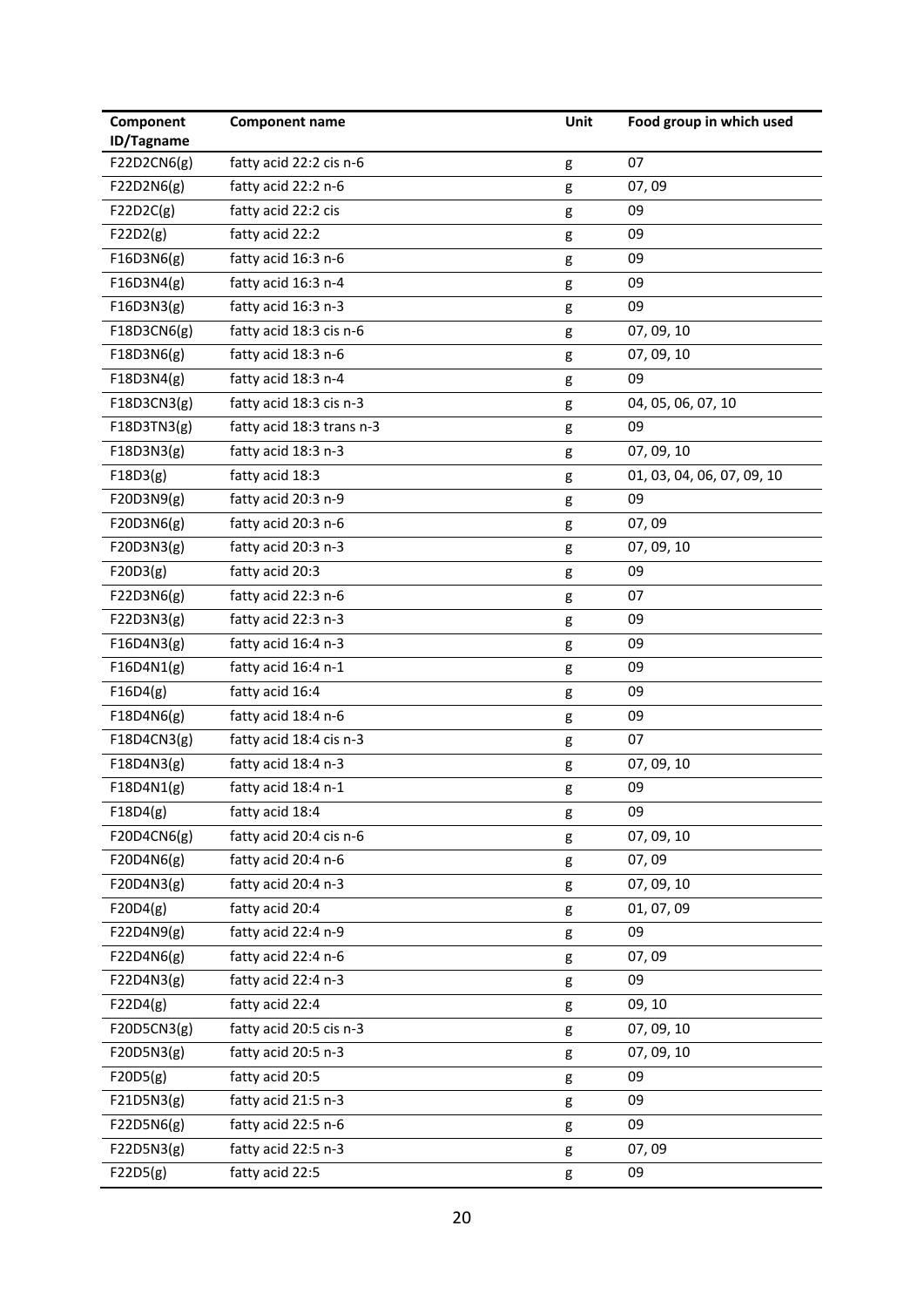| Component<br>ID/Tagname    | <b>Component name</b>                                 | Unit | Food group in which used |
|----------------------------|-------------------------------------------------------|------|--------------------------|
| F22D6N6(g)                 | fatty acid 22:6 n-6                                   | g    | 10                       |
| F22D6CN3(g)                | fatty acid 22:6 cis n-3                               | g    | 05, 07, 09               |
| F22D6N3(g)                 | fatty acid 22:6 n-3                                   | g    | 07, 09, 10               |
| F22D6(g)                   | fatty acid 22:6                                       | g    | 09                       |
| F24D6N3(g)                 | fatty acid 24:6 n-3                                   | g    | 09                       |
| F16D1N5_A_F1               | fatty acid $16:1 n-5 +$ fatty acid $16:1 n-7$         | g    | 09                       |
| 6D1N7(g)                   |                                                       |      |                          |
| F16D1N7_A_F1               | fatty acid 16:1 n-7 + fatty acid 16:1 n-9             | g    | 09                       |
| 6D1N9(g)                   |                                                       |      |                          |
| F18D1N7_A_F1<br>8D1N9(g)   | fatty acid 18:1 n-7 + fatty acid 18:1 n-9             | g    | 09                       |
| F20D1N7_A_F2               | fatty acid 20:1 n-7 + fatty acid 20:1 n-9             | g    | 09                       |
| OD1N9(g)                   |                                                       |      |                          |
| F20D1N9_A_F2               | fatty acid 20:1 n-9 + fatty acid 20:1 n-11            | g    | 09                       |
| 0D1N11(g)                  |                                                       |      |                          |
| F20D4N6_A_F2<br>2D1(g)     | fatty acid 20:4 n-6 + fatty acid 22:1                 | g    | 09                       |
| F22D1N9_A_F2               | fatty acid 22:1 n-9 + fatty acid 22:1 n-11            | g    | 09                       |
| 2D1N11(g)                  |                                                       |      |                          |
| F18D1TN10 A                | fatty acid 18:1 trans n-10 + fatty acid 18:1 trans n- | g    | 07                       |
| F18D1TN12(g)               | 12                                                    |      |                          |
| F18D1TN4_A_F               | fatty acid 18:1 trans n-4 + fatty acid 18:1 trans n-5 | g    | 07                       |
| 18D1TN5(g)<br>F20D3N3_A_F2 | fatty acid 20:3 n-3 + fatty acid 20:4 n-6             | g    | 07                       |
| OD4N6(g)                   |                                                       |      |                          |
| F18D2C9T11 A               | fatty acid 18:2 n-7, cis9, trans11, conjugated +      | g    | 10                       |
| _F18D2T10C12(              | fatty acid 18:2 n-6, trans10, cis12, conjugated       |      |                          |
| g)                         |                                                       |      |                          |
| FACID(g)                   | fatty acids, total                                    | g    | 07,09                    |
| FAST(g)                    | fatty acids, total saturated                          | g    | 01, 04, 05, 07, 09, 10   |
| FAMS(g)                    | fatty acids, total monounsaturated                    | g    | 05, 07, 09, 10           |
| FAPU(g)                    | fatty acids, total polyunsaturated                    | g    | 01, 04, 05, 07, 09, 10   |
| FATRN(g)                   | fatty acids, total trans                              | g    | 09, 10                   |
| FAUN(g)                    | other fatty acids, not specified                      | g    | 01, 07, 09               |
| FAPUN9(g)                  | fatty acids, total n-9 polyunsaturated                | g    | 09                       |
| FAPUN6(g)                  | fatty acids, total n-6 polyunsaturated                | g    | 07, 09, 10               |
| FAPUN3(g)                  | fatty acids, total n-3 polyunsaturated                | g    | 07, 09, 10               |
| FAN6(g)                    | fatty acid, total n-6                                 | g    | 09                       |
| FAN3(g)                    | fatty acid, total n-3                                 | g    | 09                       |
| FAFRE(g)                   | fatty acids, total free                               | g    | 09                       |
| <b>Fat components</b>      |                                                       |      |                          |
| DGLY(g)                    | diglycerides, total                                   | g    | 09                       |
| MGLY(g)                    | monoglycerides, total                                 | g    | 09                       |
| <b>Glycolipids</b>         |                                                       |      |                          |
| GLYLIP(g)                  | glycolipids, total                                    | g    | 07                       |
| Phospholipids              |                                                       |      |                          |
| PHOLIP(g)                  | phospholipids, total                                  |      | 07,09                    |
|                            |                                                       | g    |                          |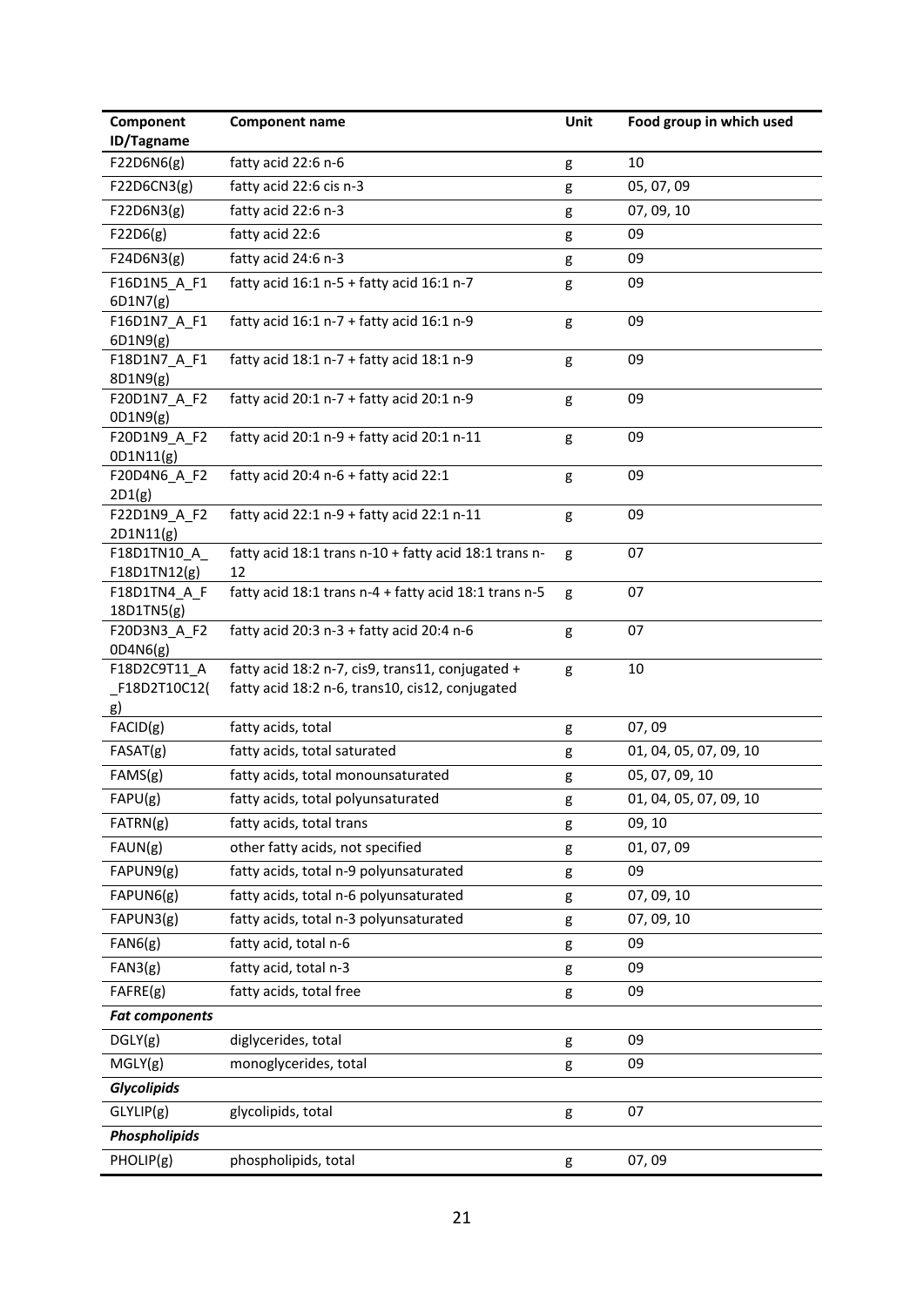| Component<br>ID/Tagname | <b>Component name</b>                                                                                                      | Unit | Food group in which used                  |
|-------------------------|----------------------------------------------------------------------------------------------------------------------------|------|-------------------------------------------|
|                         |                                                                                                                            |      |                                           |
|                         | Carbohydrates, carbohydrate fractions                                                                                      |      |                                           |
| CHOAVLDF(g)             | carbohydrate, available; calculated by difference                                                                          | g    | 01, 02, 03, 04, 05, 06, 07, 08,<br>09, 12 |
| CHOAVL(g)               | carbohydrate, available                                                                                                    | g    | 02,05                                     |
| CHOAVLM(g)              | carbohydrate, available; expressed as<br>monosaccharide equivalents                                                        | g    | 04,06                                     |
| CHOCDF(g)               | carbohydrate, total; calculated by difference                                                                              | g    | 01, 02, 03, 04, 05, 06, 07, 08,<br>09     |
| $CHO-(g)$               | carbohydrate; method of determination unknown<br>or variable                                                               | g    | 01, 02, 04, 05, 06, 07, 09                |
| <b>Sugars</b>           |                                                                                                                            |      |                                           |
| SUGAR(g)                | sugars, total                                                                                                              | g    | 02, 04, 05, 06                            |
| SUGARM(g)               | sugars, total; expressed as monosaccharide<br>equivalents                                                                  | g    | 06                                        |
| SUGRD(g)                | sugars, reducing                                                                                                           | g    | 02, 05, 06                                |
| SUGNRD(g)               | sugars, non-reducing                                                                                                       | g    | 02                                        |
| $SUGAR-(g)$             | sugars, total; expression unknown                                                                                          | g    | 01,06                                     |
| <b>Monosaccharides</b>  |                                                                                                                            |      |                                           |
| FRUS(g)                 | fructose                                                                                                                   | g    | 01, 02, 03, 06,                           |
| GLUS(g)                 | glucose                                                                                                                    | g    | 01, 02, 06, 10                            |
| XYLS(g)                 | xylose                                                                                                                     | g    | 01, 05, 06                                |
| <b>Disaccharides</b>    |                                                                                                                            |      |                                           |
| SUCS(g)                 | sucrose                                                                                                                    | g    | 02, 04, 06, 09                            |
| TRES(g)                 | trehalose                                                                                                                  | g    | 05                                        |
| MALS(g)                 | maltose                                                                                                                    | g    | 01                                        |
| LACS(g)                 | lactose                                                                                                                    | g    | 10                                        |
| <b>Oligosaccharides</b> |                                                                                                                            |      |                                           |
| RAFSM(g)                | raffinose; expressed as monosaccharide<br>equivalents                                                                      | g    | 01                                        |
| STASM(g)                | stachyose; expressed as monosaccharide<br>equivalents                                                                      | g    | 01                                        |
| <b>Polysaccharides</b>  |                                                                                                                            |      |                                           |
| AMYS(g)                 | amylose                                                                                                                    | g    | 01, 02                                    |
| GLYC(g)                 | glycogen                                                                                                                   | g    | 07,09                                     |
| STARCH(g)               | starch, available                                                                                                          | g    | 01, 02, 03, 04, 06,                       |
| STARCHM(g)              | starch, available; expressed as monosaccharide<br>equivalents                                                              | g    | 06                                        |
| STARES3(g)              | starch, resistant RS3                                                                                                      | g    | 03                                        |
| STARCH-(g)              | starch, available; expression unknown                                                                                      | g    | 01, 02                                    |
|                         | Dietary fibre, fibre, dietary fibre fractions                                                                              |      |                                           |
| FIBTG(g)                | fibre, total dietary; determined gravimetrically by<br>the AOAC total dietary fibre method (Prosky and<br>similar methods) | g    | 01, 02, 04, 05, 06, 07                    |
| FIBTS(g)                | fibre, total dietary; sum of non-starch<br>polysaccharide components and lignin (Southgate<br>colorimetric procedure)      | g    | 06                                        |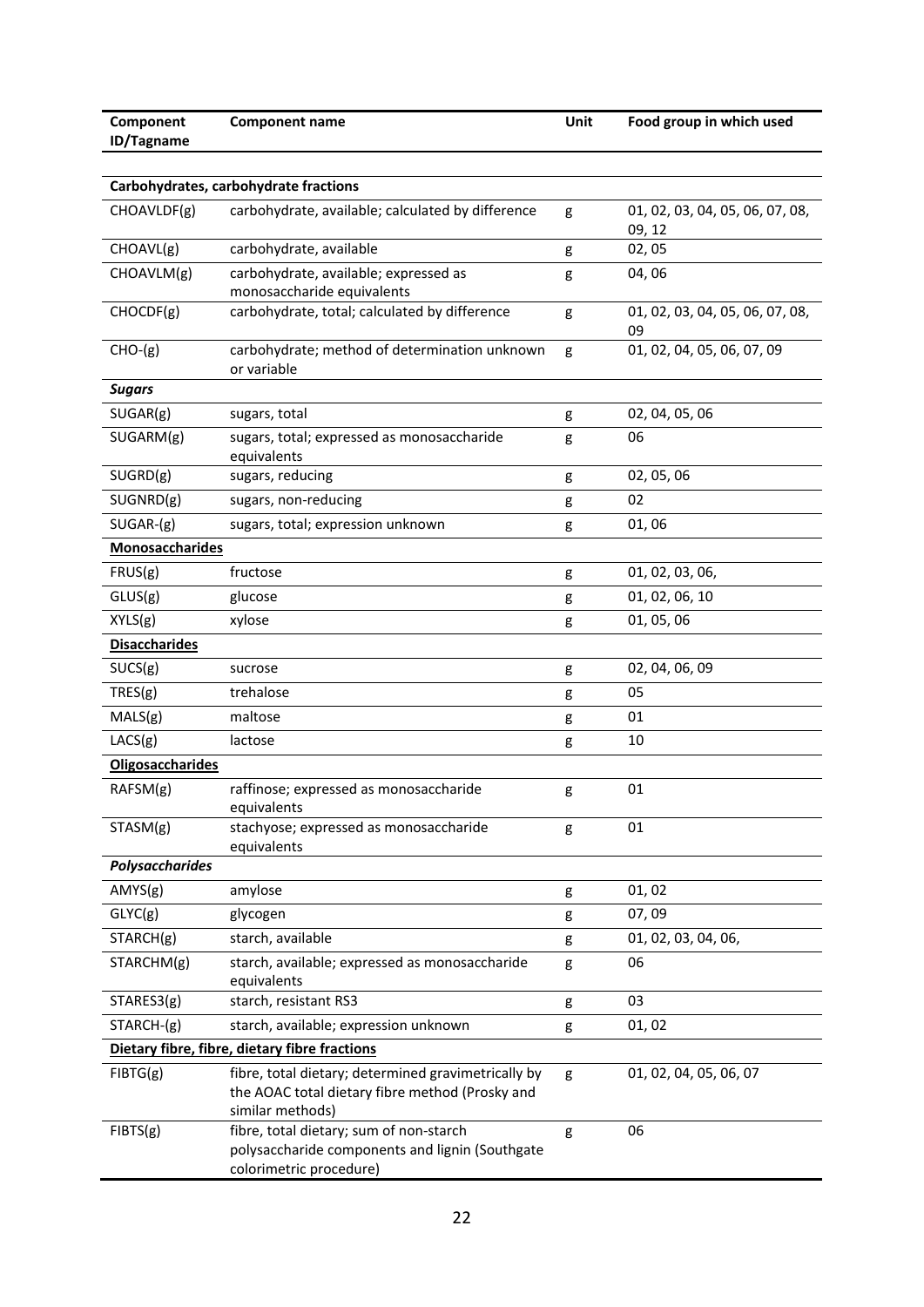| Component<br>ID/Tagname        | <b>Component name</b>                                 | Unit | Food group in which used                      |
|--------------------------------|-------------------------------------------------------|------|-----------------------------------------------|
| FIBND(g)                       | fibre; determined by neutral detergent method         | g    | 02, 04, 05, 06, 07, 08, 09                    |
| FIBAD(g)                       | fibre; determined by acid detergent method            | g    | 02, 05, 06, 07                                |
| $F\,BC(g)$                     | fibre, crude                                          | g    | 01, 02, 03, 04, 05, 06, 07, 09,<br>12         |
| $FIB-(g)$                      | fibre; method of determination unknown or<br>variable | g    | 01, 02, 04, 05, 06, 07                        |
| NSP(g)                         | polysaccharides, non-starch (Englyst method)          | g    | 05,06                                         |
| <b>Dietary fibre fractions</b> |                                                       |      |                                               |
| FIBINS(g)                      | fibre, water-insoluble                                | g    | 01, 02, 05, 06                                |
| FIBSOL(g)                      | fibre, water-soluble                                  | g    | 01, 02, 05, 06                                |
| PECT(g)                        | pectin                                                | g    | 06                                            |
| CELLU(g)                       | cellulose                                             | g    | 02, 05, 06, 07                                |
| LIGN(g)                        | lignin                                                | g    | 05, 06, 07                                    |
| HEMCEL(g)                      | hemicellulose                                         | g    | 05                                            |
| MUCIL(g)                       | mucilage                                              | g    | 02                                            |
| CHITIN(g)                      | chitin                                                | g    | 07                                            |
| PSACNC(g)                      | polysaccharides, non-cellulosic                       | g    | 06                                            |
| WAX(mg)                        | wax, total                                            | mg   | 09                                            |
|                                |                                                       |      |                                               |
| Water                          |                                                       |      |                                               |
| WATER(g)                       | water                                                 | g    | 01, 02, 03, 04, 05, 06, 07, 08,               |
|                                |                                                       |      | 09, 10, 12                                    |
| DM(g)                          | dry matter                                            | g    | 04, 05, 09                                    |
|                                |                                                       |      |                                               |
| Ash and other solids           |                                                       |      |                                               |
| ASH(g)                         | ash                                                   | g    | 01, 02, 03, 04, 05, 06, 07, 08,<br>09, 10, 12 |
|                                |                                                       |      |                                               |
| <b>Polyols</b>                 |                                                       |      |                                               |
| MANTL(mg)                      | mannitol                                              | mg   | 05                                            |
| SORTL(mg)                      | sorbitol                                              | mg   | 06                                            |
|                                |                                                       |      |                                               |
| <b>Organic acids</b>           |                                                       |      |                                               |
| ACEAC(mg)                      | acetic acid                                           | mg   | 06                                            |
| BENAC(mg)                      | benzoic acid                                          | mg   | 01                                            |
| FUMAC(mg)                      | fumaric acid                                          | mg   | 02,06                                         |
| MALAC(mg)                      | malic acid                                            | mg   | 02, 05, 06                                    |
| OXALAC(mg)                     | oxalic acid                                           | mg   | 02, 03, 04, 05, 06                            |
| PHYTAC(mg)                     | phytic acid                                           | mg   | 01, 02, 04, 05, 06, 07                        |
| QUINAC(mg)                     | quinic acid                                           | mg   | 06                                            |
| SALAC(mg)                      | salicylic acid                                        | mg   | 02                                            |
| SHIKAC(mg)                     | shikimic acid                                         | mg   | 06                                            |
| SUCAC(mg)                      | succinic acid                                         | mg   | 06                                            |
| TARAC(mg)                      | tartaric acid                                         | mg   | 02                                            |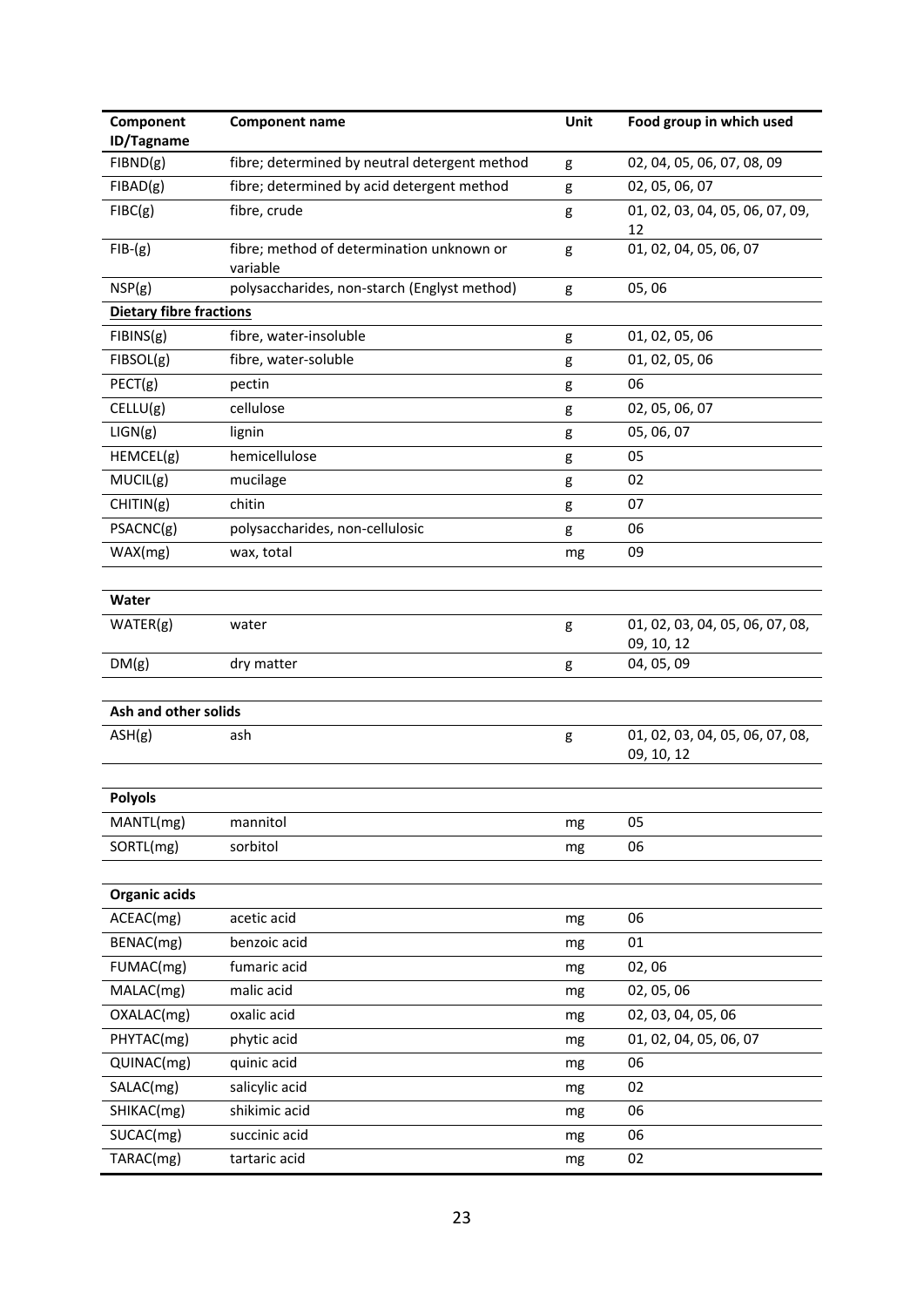| Component<br>ID/Tagname | Component name       | Unit | Food group in which used |
|-------------------------|----------------------|------|--------------------------|
| OA(g)                   | organic acids, total |      | 06                       |

#### *Minerals and trace elements*

| AG(mcg)  | silver      | mcg | 09                                            |
|----------|-------------|-----|-----------------------------------------------|
| B(mcg)   | boron       | mcg | 06                                            |
| BRD(mcg) | bromide     | mcg | 09                                            |
| CA(mg)   | calcium     | mg  | 01, 02, 03, 04, 05, 06, 07, 08,<br>09, 10, 12 |
| CLD(mg)  | chloride    | mg  | 02, 05, 06, 07, 09, 10                        |
| CO(mcg)  | cobalt      | mcg | 01, 05, 06, 07, 09                            |
| CR(mcg)  | chromium    | mcg | 02, 04, 05, 06, 07, 09                        |
| CS(mcg)  | cesium      | mcg | 09                                            |
| CU(mg)   | copper      | mg  | 01, 02, 03, 04, 05, 06, 07, 08,<br>09, 10, 12 |
| FD(mcg)  | flouride    | mcg | 09                                            |
| FE(mg)   | iron, total | mg  | 01, 02, 03, 04, 05, 06, 07, 08,<br>09, 10, 12 |
| ID(mcg)  | iodine      | mcg | 07,09                                         |
| K(mg)    | potassium   | mg  | 01, 02, 03, 04, 05, 06, 07, 08,<br>09, 10, 12 |
| LI(mcg)  | lithium     | mcg | 09                                            |
| MG(mg)   | magnesium   | mg  | 01, 02, 03, 04, 05, 06, 07, 08,<br>09, 10, 12 |
| MN(mg)   | manganese   | mg  | 01, 02, 03, 04, 05, 06, 07, 09,<br>10, 12     |
| MO(mcg)  | molybdenum  | mcg | 04, 06, 07, 09                                |
| NA(mg)   | sodium      | mg  | 01, 02, 03, 04, 05, 06, 07, 08,<br>09, 10, 12 |
| NACL(mg) | salt        | mg  | 09                                            |
| NI(mcg)  | nickel      | mcg | 02, 05, 06, 07, 09                            |
| P(mg)    | phosphorus  | mg  | 01, 02, 03, 04, 05, 06, 07, 09,<br>10, 12     |
| RB(mg)   | rubidium    | mg  | 02,09                                         |
| S(mg)    | sulphur     | mg  | 02, 05, 06, 07, 09                            |
| SE(mcg)  | selenium    | mcg | 05, 06, 07, 09                                |
| SI(mcg)  | silicon     | mcg | 07                                            |
| SN(mcg)  | tin         | mcg | 09                                            |
| TI(mcg)  | titanum     | mcg | 09                                            |
| V(mcg)   | vanadium    | mcg | 06,09                                         |
| ZN(mg)   | zink        | mg  | 01, 02, 03, 04, 05, 06, 07, 08,<br>09, 10, 12 |

| AL(mcg) | aluminium | mcg | 05,09 |  |
|---------|-----------|-----|-------|--|
| AS(mcg) | arsenic   | mcg | 07,09 |  |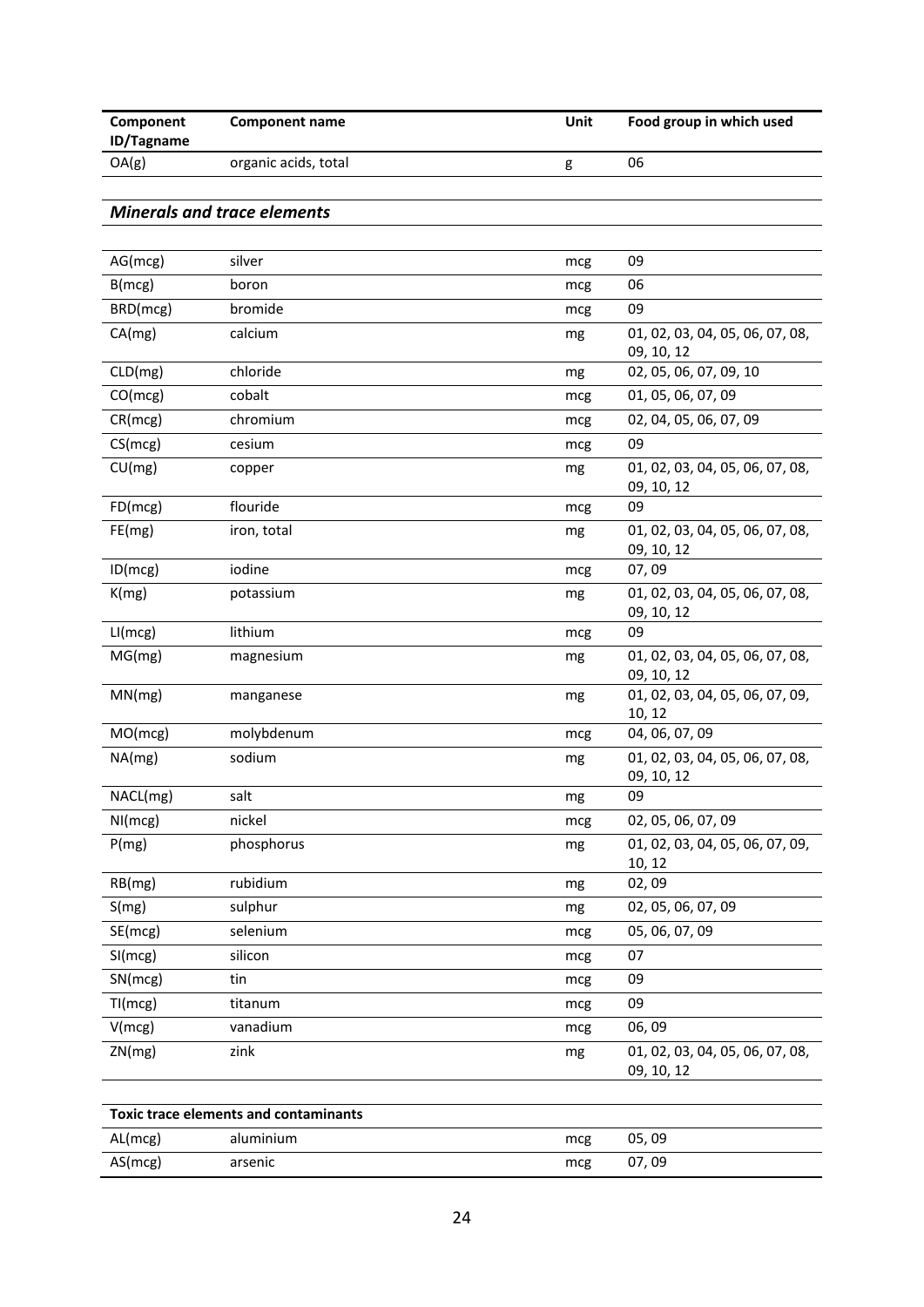| Component<br><b>ID/Tagname</b> | Component name | Unit | Food group in which used       |
|--------------------------------|----------------|------|--------------------------------|
| BA(mcg)                        | barium         | mcg  | 07,09                          |
| CD(mcg)                        | cadmium        | mcg  | 07,09                          |
| HG(mcg)                        | mercury        | mcg  | 09                             |
| NITRA(mg)                      | nitrates       | mg   | 02, 06, 05                     |
| NITRI(mg)                      | nitrites       | mg   | 02,06                          |
| PB(mcg)                        | lead           | mcg  | 01, 02, 04, 05, 06, 07, 09, 10 |
| SR(mcg)                        | strontium      | mcg  | 07,09                          |
|                                |                |      |                                |

### *Vitamins*

| <b>Fat-soluble vitamins</b> |                                                                                                                                              |     |                        |  |  |
|-----------------------------|----------------------------------------------------------------------------------------------------------------------------------------------|-----|------------------------|--|--|
| Vitamin A, retinol          |                                                                                                                                              |     |                        |  |  |
| VITA_RAE(mcg)               | vitamin A retinol activity equivalent (RAE);<br>calculated by summation of the vitamin A<br>activities of retinol and the active carotenoids | mcg | 01, 02, 05, 06, 07, 10 |  |  |
| VITA(mcg)                   | vitamin A; calculated by summation of the vitamin<br>A activities of retinol and the active carotenoids                                      | mcg | 02, 04, 06             |  |  |
| RETOL(mcg)                  | retinol                                                                                                                                      | mcg | 07,09                  |  |  |
| RETOL(IU)                   | retinol                                                                                                                                      | IU  | 07                     |  |  |
| RETOL13(mcg)                | 13-cis retinol                                                                                                                               | mcg | 09                     |  |  |
| RETOLDH(mcg)                | dehydroretinol                                                                                                                               | mcg | 09                     |  |  |
| RETOLSUM(mcg                | summation, retinol = trans-retinol + cis-retinol                                                                                             | mcg | 09                     |  |  |
| VITAACT(mcg)                | vitamin A acetate                                                                                                                            | mcg | 07                     |  |  |
| VITA-(mcg)                  | vitamin A; method of determination unknown                                                                                                   | mcg | 02, 05, 06, 07         |  |  |
| VITA-(IU)                   | vitamin A; method unknown or variable                                                                                                        | IU  | 02, 07                 |  |  |
| <b>Carotenoids</b>          |                                                                                                                                              |     |                        |  |  |
| ANTHX(mcg)                  | antheraxanthin                                                                                                                               | mcg | 02                     |  |  |
| ATX(mcg)                    | astaxanthin                                                                                                                                  | mcg | 09                     |  |  |
| CAROT(mcg)                  | carotene, total trans                                                                                                                        | mcg | 02, 05, 06, 12         |  |  |
| CARTA(mcg)                  | alpha-carotene                                                                                                                               | mcg | 02, 04, 05, 06, 07, 09 |  |  |
| CARTB(mcg)                  | beta-carotene                                                                                                                                | mcg | 02, 04, 05, 06, 07, 09 |  |  |
| CARTBCIS(mcg)               | beta-carotene cis                                                                                                                            | mcg | 05, 06, 07             |  |  |
| CARTBEQ(mcg)                | beta-carotene equivalents                                                                                                                    | mcg | 02, 05, 06             |  |  |
| CARTG(mcg)                  | gamma-carotene                                                                                                                               | mcg | 05,06                  |  |  |
| CARTOID(mcg)                | carotenoids, total                                                                                                                           | mcg | 02, 05, 04, 06, 09     |  |  |
| CRYPX(mcg)                  | cryptoxanthin, total                                                                                                                         | mcg | 02, 05, 06             |  |  |
| CRYPXA(mcg)                 | alpha-cryptoxanthin                                                                                                                          | mcg | 06                     |  |  |
| CRYPXB(mcg)                 | beta-cryptoxanthin                                                                                                                           | mcg | 02, 05, 06, 07         |  |  |
| LUTN(mcg)                   | lutein                                                                                                                                       | mcg | 02, 05, 06, 07         |  |  |
| LUTNZEA(mcg)                | lutein+zeaxanthin                                                                                                                            | mcg | 06                     |  |  |
| LYCPN(mcg)                  | lycopene                                                                                                                                     | mcg | 02, 05, 06, 07         |  |  |
| NEOX(mcg)                   | neoxanthin                                                                                                                                   | mcg | 02,05                  |  |  |
| NEUROSP(mcg)                | neurosporene                                                                                                                                 | mcg | 05,06                  |  |  |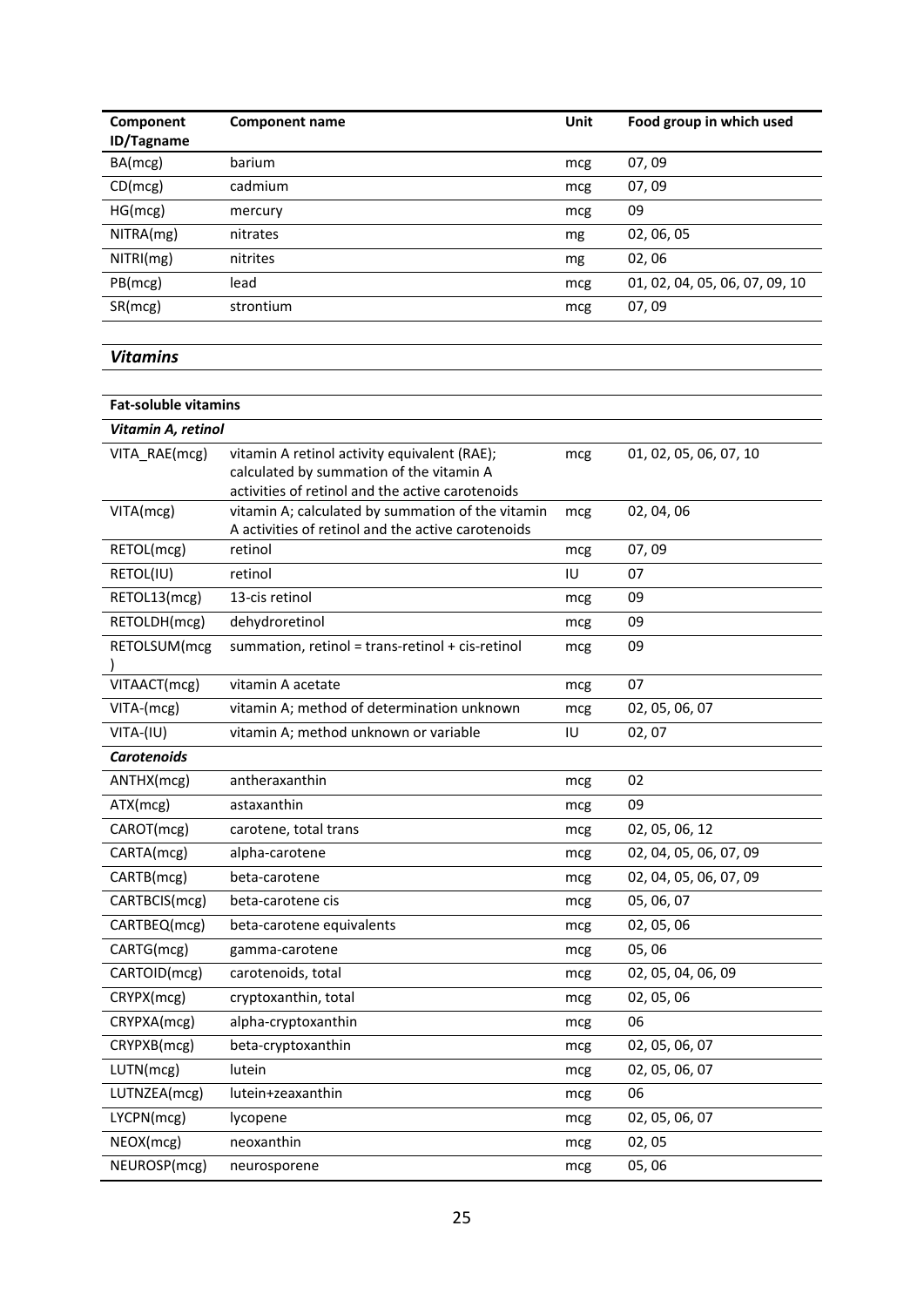| Component<br>ID/Tagname        | <b>Component name</b>                                                                                                                                         | Unit | Food group in which used                      |
|--------------------------------|---------------------------------------------------------------------------------------------------------------------------------------------------------------|------|-----------------------------------------------|
| VIOLX(mcg)                     | violaxanthin                                                                                                                                                  | mcg  | 02, 05, 06                                    |
| ZEA(mcg)                       | zeaxanthin                                                                                                                                                    | mcg  | 02, 05, 06, 07, 09                            |
| <b>Vitamin D</b>               |                                                                                                                                                               |      |                                               |
| CHOCAL(mcg)                    | cholecalciferol (D3)                                                                                                                                          | mcg  | 09                                            |
| CHOCAL(IU)                     | cholecalciferol (D3)                                                                                                                                          | IU   | 07                                            |
| CHOCALOH(mcg                   | 25-hydroxycholecalciferol                                                                                                                                     | mcg  | 07                                            |
|                                |                                                                                                                                                               |      |                                               |
| VITD-                          | vitamin D; method unknown or variable                                                                                                                         | mcg  | 07                                            |
| <b>Vitamin E</b>               |                                                                                                                                                               |      |                                               |
| VITE(mg)                       | vitamin E; calculated by summation of the vitamin<br>E activities of the active tocopherols and<br>tocotrienols; expressed as alpha-tocopherol<br>equivalents | mg   | 01, 02, 06, 07                                |
| TOCPHA(mg)                     | alpha-tocopherol                                                                                                                                              | mg   | 04, 06, 07, 09, 10                            |
| TOCPHA(IU)                     | alpha-tocopherol                                                                                                                                              | IU   | 07                                            |
| TOCPHG(mg)                     | gamma-tocopherol                                                                                                                                              | mg   | 04,06                                         |
| TOCPHD(mg)                     | delta-tocopherol                                                                                                                                              | mg   | 04,06                                         |
| TOCTRA(mg)                     | alpha-tocotrienol                                                                                                                                             | mg   | 06                                            |
| TOCTRD(mg)                     | delta-tocotrienol                                                                                                                                             | mg   | 06                                            |
| VITE-(mg)                      | vitamin E; method or determination unknown or<br>variable                                                                                                     | mg   | 07                                            |
| VITE-(IU)                      | vitamin E; method or determination unknown or<br>variable                                                                                                     | IU   | 07                                            |
| <b>Vitamin K</b>               |                                                                                                                                                               |      |                                               |
| VITK(mcg)                      | vitamin K, total                                                                                                                                              | mcg  | 02                                            |
|                                |                                                                                                                                                               |      |                                               |
| <b>Water-soluble vitamins</b>  |                                                                                                                                                               |      |                                               |
| <b>Thiamin (vitamin B1)</b>    |                                                                                                                                                               |      |                                               |
| THIA(mg)                       | thiamin                                                                                                                                                       | mg   | 01, 02, 03, 04, 05, 06, 07, 08,<br>09, 10, 12 |
| THIA-(mg)                      | thiamin, unknown                                                                                                                                              | mg   | 09                                            |
| <b>Riboflavin (vitamin B2)</b> |                                                                                                                                                               |      |                                               |
| RIBF(mg)                       | riboflavin                                                                                                                                                    | mg   | 01, 02, 03, 04, 05, 06, 07, 09,<br>10, 12     |
| <b>Folate</b>                  |                                                                                                                                                               |      |                                               |
| FOLSUM(mcg)                    | sum of folate vitamers; determined by HPLC                                                                                                                    | mcg  | 04                                            |
| FOL(mcg)                       | folate, total                                                                                                                                                 | mcg  | 02, 06, 09                                    |
| FOL-(mcg)                      | folate; method unknown or variable                                                                                                                            | mcg  | 05, 06, 07, 09                                |
| <b>Niacin</b>                  |                                                                                                                                                               |      |                                               |
| NIAEQ(mg)                      | niacin equivalents, total                                                                                                                                     | mg   | 06,07                                         |
| NIA(mg)                        | niacin, preformed                                                                                                                                             | mg   | 02.04, 06, 07, 09                             |
| $NIA-(mg)$                     | niacin; method or form unknown                                                                                                                                | mg   | 01, 02, 03, 04, 05, 06, 07, 09,<br>12         |
| Pantothenic acid               |                                                                                                                                                               |      |                                               |
| PANTAC(mg)                     | pantothenic acid                                                                                                                                              | mg   | 07,09                                         |
| <b>Vitamin B6</b>              |                                                                                                                                                               |      |                                               |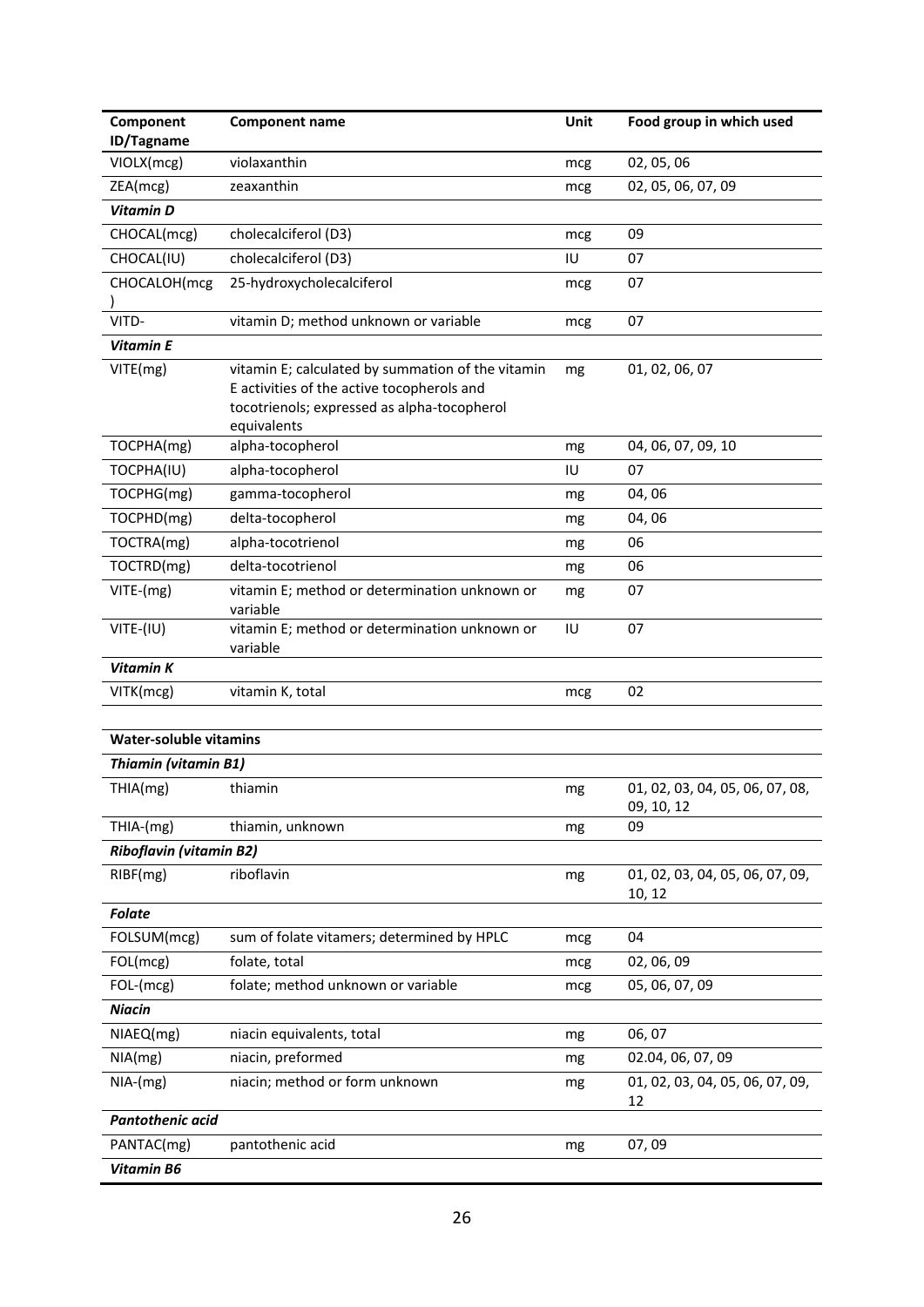| Component                     | <b>Component name</b>                      | Unit | Food group in which used       |
|-------------------------------|--------------------------------------------|------|--------------------------------|
| ID/Tagname                    |                                            |      |                                |
| VITB6A(mg)                    | vitamin B-6, total; determined by analysis | mg   | 04,09                          |
| VITB6-(mg)                    | vitamin B-6, method unknown or variable    | mg   | 07                             |
| PYRXN(mg)                     | pyridoxine                                 | mg   | 07,09                          |
| PYRXNHCL(mg)                  | pyridoxine hydrochloride                   | mg   | 09                             |
| <b>Vitamin B12</b>            |                                            |      |                                |
| VITB12(mcg)                   | vitamin B-12                               | mcg  | 07,09                          |
| <b>Biotin</b>                 |                                            |      |                                |
| BIOT(mcg)                     | biotin                                     | mcg  | 07                             |
| Vitamin C                     |                                            |      |                                |
| VITC(mg)                      | vitamin C                                  | mg   | 02, 03, 04, 05, 06, 07, 09, 10 |
| ASCL(mg)                      | L-ascorbic acid                            | mg   | 01, 02, 04, 05, 06, 09, 10     |
| ASCDL(mg)                     | L-dehydroascorbic acid                     | mg   | 02, 05, 06                     |
| VITC-(mg)                     | vitamin C; method unknown or variable      | mg   | 05, 06, 07                     |
|                               |                                            |      |                                |
| <b>Sterols</b>                |                                            |      |                                |
|                               |                                            |      |                                |
| STERT(mg)                     | sterols, total                             | mg   | 07,09                          |
|                               |                                            |      |                                |
| <b>Plant sterols</b>          |                                            |      |                                |
| BRASTR(mg)                    | brassicasterol                             | mg   | 09                             |
| CAMT(mg)                      | campesterol, total                         | mg   | 09                             |
| SAPON(mg)                     | saponins                                   | mg   | 01, 05, 06                     |
| SITSTR(mg)                    | sitosterol                                 | mg   | 09                             |
| SQUAL(mg)                     | squalene                                   | mg   | 07,09                          |
| STGSTR(mg)                    | stigmasterol, unspecified                  | mg   | 09                             |
|                               |                                            |      |                                |
| Cholesterol                   |                                            |      |                                |
| CHOLE(mg)                     | cholesterol; determined by enzymatic or    | mg   | 07, 09, 10                     |
|                               | chromatographic method                     |      |                                |
| CHOL-(mg)                     | cholesterol; method unknown or variable    | mg   | 09, 10                         |
| CHOLEST(mg)                   | cholesteryl-ester, total                   | mg   | 09                             |
|                               |                                            |      |                                |
| <b>Bioactive constituents</b> |                                            |      |                                |
| <b>Flavonoids</b>             |                                            |      |                                |
| ANTCYAN(mcg)                  | anthocyanidin, total                       | mcg  | 02,06                          |
| FLAVD(mcg)                    | flavonoids, total                          | mcg  | 01, 02, 06                     |
| PAPOLY(mg)                    | proanthocyanidin polymers (>10mers)        | mg   | 06                             |
| <b>Flavanols/flavans</b>      |                                            |      |                                |
| CATEC(mcg)                    | catechin                                   | mcg  | 02,06                          |
| CATECT(mcg)                   | catechins, total                           | mcg  | 06                             |
| EPICATEC(mcg)                 | epicatechin                                | mcg  | 02,06                          |
| PROCYA(mcg)                   | procyanidins, total                        | mcg  | 06                             |
| <b>Flavanones</b>             |                                            |      |                                |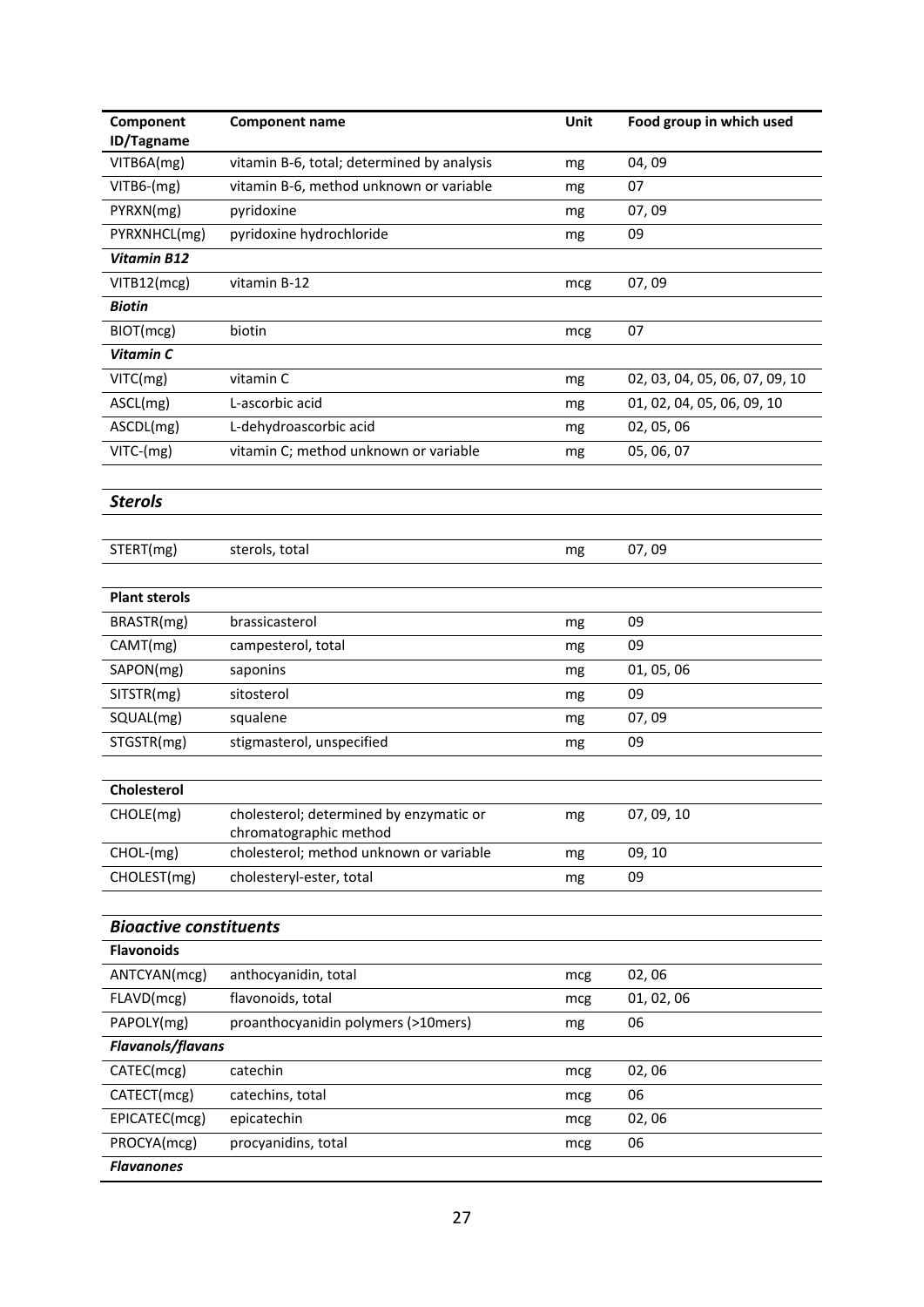| Component                        | <b>Component name</b>   | Unit | Food group in which used |
|----------------------------------|-------------------------|------|--------------------------|
| ID/Tagname                       |                         |      |                          |
| HESPD(mcg)                       | hesperidin              | mcg  | 06                       |
| NARING(mcg)                      | naringenin              | mcg  | 05,06                    |
| <b>Flavones</b>                  |                         |      |                          |
| LUTEOL(mcg)                      | luteolin                | mcg  | 06                       |
| <b>Flavonols</b>                 |                         |      |                          |
| FLAVO(mg)                        | flavonols, total        | mg   | 01, 02, 06               |
| ISOHA(mcg)                       | isohamnetin             | mcg  | 06                       |
| KAEMF(mcg)                       | kaempferol              | mcg  | 01, 05, 06               |
| MYRIC(mcg)                       | myricetin               | mg   | 01,06                    |
| QUERCE(mcg)                      | quercetin               | mcg  | 01, 05, 06               |
| RUTIN(mcg)                       | rutin                   | mcg  | 06                       |
|                                  |                         |      |                          |
| <b>Tannins</b>                   |                         |      |                          |
| TAN(mg)                          | tannins, total          | mg   | 02, 04, 05, 06, 07       |
|                                  |                         |      |                          |
| <b>Phenolic acids</b>            |                         |      |                          |
| CAFFAC(mg)                       | caffeic acid            | mg   | 01, 02, 05, 06           |
| CHLRAC(mg)                       | chlorogenic acid        | mg   | 02, 05, 06               |
| CINAC(mg)                        | cinnamic acids          | mg   | 02, 05, 06               |
| CITAC(mg)                        | citric acid             | mg   | 02,06                    |
| ELLAC(mg)                        | ellagic acid            | mg   | 05,06                    |
| FERAC(mg)                        | ferulic acid            | mg   | 01, 02, 06               |
| GALAAC(mg)                       | galacturonic acid       | mg   | 05,06                    |
| GALLAC(mg)                       | gallic acid             | mg   | 02,06                    |
| PCHOUAC(mg)                      | p-coumaric acid         | mg   | 01, 02, 05, 06           |
| SINPAC(mg)                       | sinapic acid            | mg   | 02,06                    |
| SYRAC(mg)                        | syringic acid           | mg   | 02,06                    |
| VANAC(mg)                        | vanillic acid           | mg   | 01, 02, 05, 06           |
|                                  |                         |      |                          |
| <b>Other bioactive compounds</b> |                         |      |                          |
| RESVTROL(mcg)                    | resveratrol             | mcg  | 06                       |
|                                  |                         |      |                          |
| <b>Choline and derivatives</b>   |                         |      |                          |
|                                  |                         |      |                          |
| CHOLN(mg)                        | choline, total          | mg   | 07                       |
|                                  |                         |      |                          |
| <b>Miscellaneous</b>             |                         |      |                          |
|                                  |                         |      |                          |
| SOLAA(mg)                        | alpha-solanine          | mg   | 02                       |
| GABA(mg)                         | gamma-aminobutyric acid | mg   | 06                       |
| GLYALK(mg)                       | glycoalkaloids          | mg   | 02                       |
|                                  |                         |      |                          |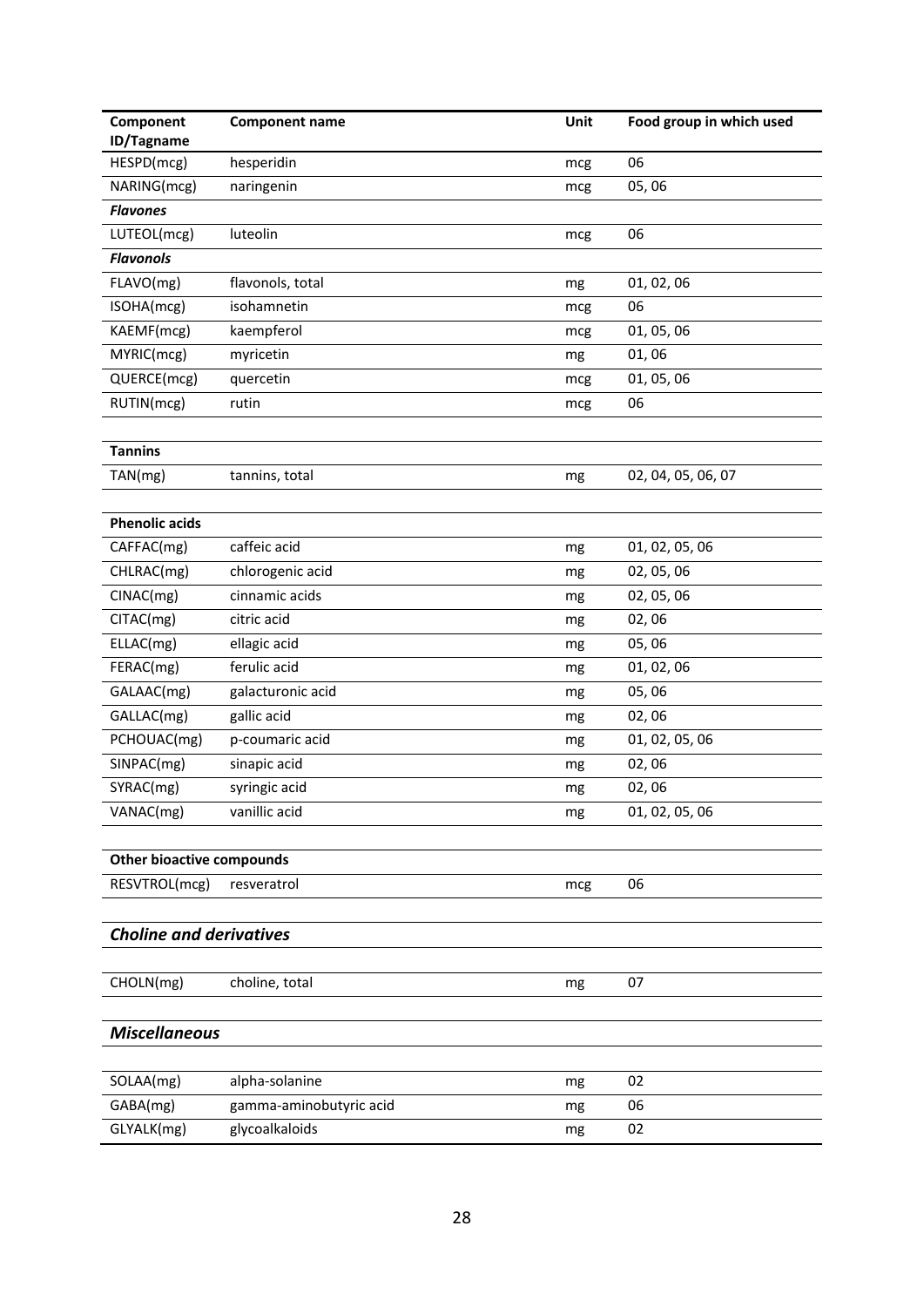## **References**

**Burlingame B., Charrondière U.R., Mouille B.** (2009) Food composition is fundamental to the cross‐cutting initiative on biodiversity for food and nutrition. Journal of Food Composition and Analysis 22: 361‐365.

**Charrondière U.R., Burlingame B.** (2011) Report on the FAO/INFOODS Compilation Tool: A simple system to manage food composition data. Journal of Food Composition and Analysis 24(4‐5): 711‐715.

**Charrondiere, U.R., Stadlmayr, B., Rittenschober, D., Mouille, B., Nilsson, E., Medhammar, E., Olango, T., Eisenwagen, S., Persijn, D., Ebanks, K., Nowak, V., Du, J.; Burlingame, B.** (2013). FAO/INFOODS Food Composition Database for Biodiversity. Food Chemistry 140 (3), 408–412. http://dx.doi.org/10.1016/j.foodchem.2012.08.049

**FAO** (2008) Expert Consultation on Nutrition Indicators for Biodiversity – 1. Food Composition. FAO, Rome. Available at http://www.fao.org/infoods/infoods/food‐ biodiversity/en/ (accessed in Dec 2013).

**FAO** (2010) Expert Consultation on Nutrition Indicators for Biodiversity – 2. Food Consumption. FAO, Rome. Available at http://www.fao.org/infoods/infoods/food‐biodiversity/en/ (accessed in Dec 2013).

**FAO/INFOODS** (2012a) INFOODS List of underutilized species contributing to the Nutritional Indicators for Biodiversity version 1.1. Available at http://www.fao.org/infoods/infoods/food‐biodiversity/en/ (accessed in Dec 2013).

**FAO/INFOODS** (2012b) FAO/INFOODS Guidelines on Conversion among Different Units, Denominators and Expressions. Available at http://www.fao.org/infoods/infoods/standards‐ guidelines/en/ (accessed in Dec 2013).

**FAO/INFOODS** (2012c) Compilation Tool version 1.2.1. Available at http://www.fao.org/infoods/infoods/software-tools/en/ (accessed in Dec 2013).

**FAO/INFOODS** (2012d) FAO/INFOODS Guidelines on Checking Food Composition Data prior to the Publication of a User Database/Table. Available at http://www.fao.org/infoods/infoods/standards‐guidelines/en/ (accessed in Dec 2013).

**INFOODS** (2012) Tagnames for food components. Available at http://www.fao.org/infoods/infoods/standards‐guidelines/food‐component‐identifiers‐ tagnames/en/ (accessed in Dec 2013).

**Klensin J.C., Feskanich D., Lin V., Truswell A.S., Southgate D.A.T.** (1989) Identification of Food Components for INFOODS Data Interchange. United Nations University, Tokyo, 1989.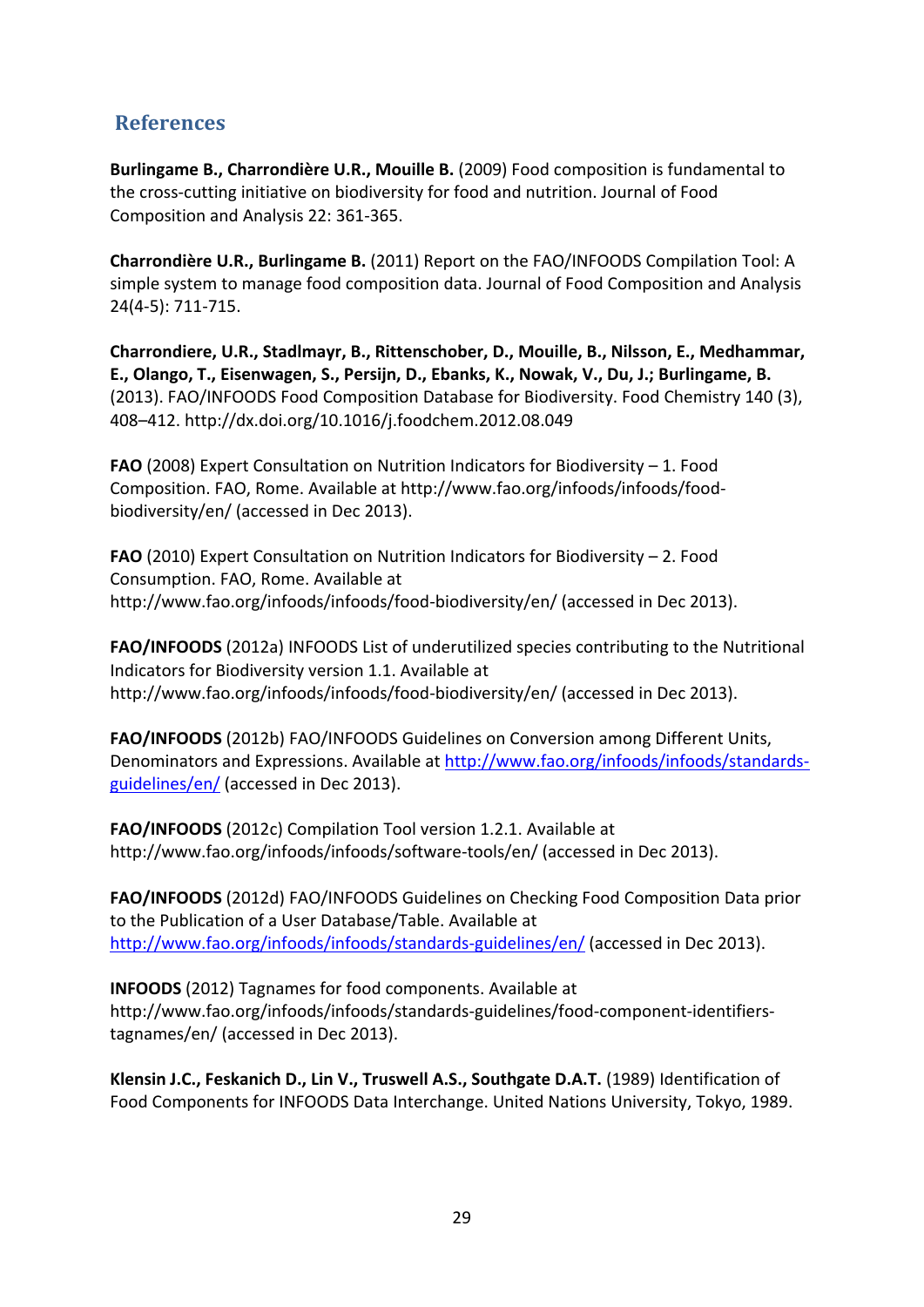#### **Stadlmayr B., Nilsson E., Mouille B., Medhammar E., Burlingame B., Charrondière U.R.**

(2011) Nutrition indicator for biodiversity on food composition – a report on the progress of data availability. Journal of Food composition and Analysis 24: 692‐698.

**Toledo Á., Burlingame B.** (2006) Biodiversity and nutrition: A common path toward global food security and sustainable development. Journal of Food Composition and Analysis 19: 477‐483.